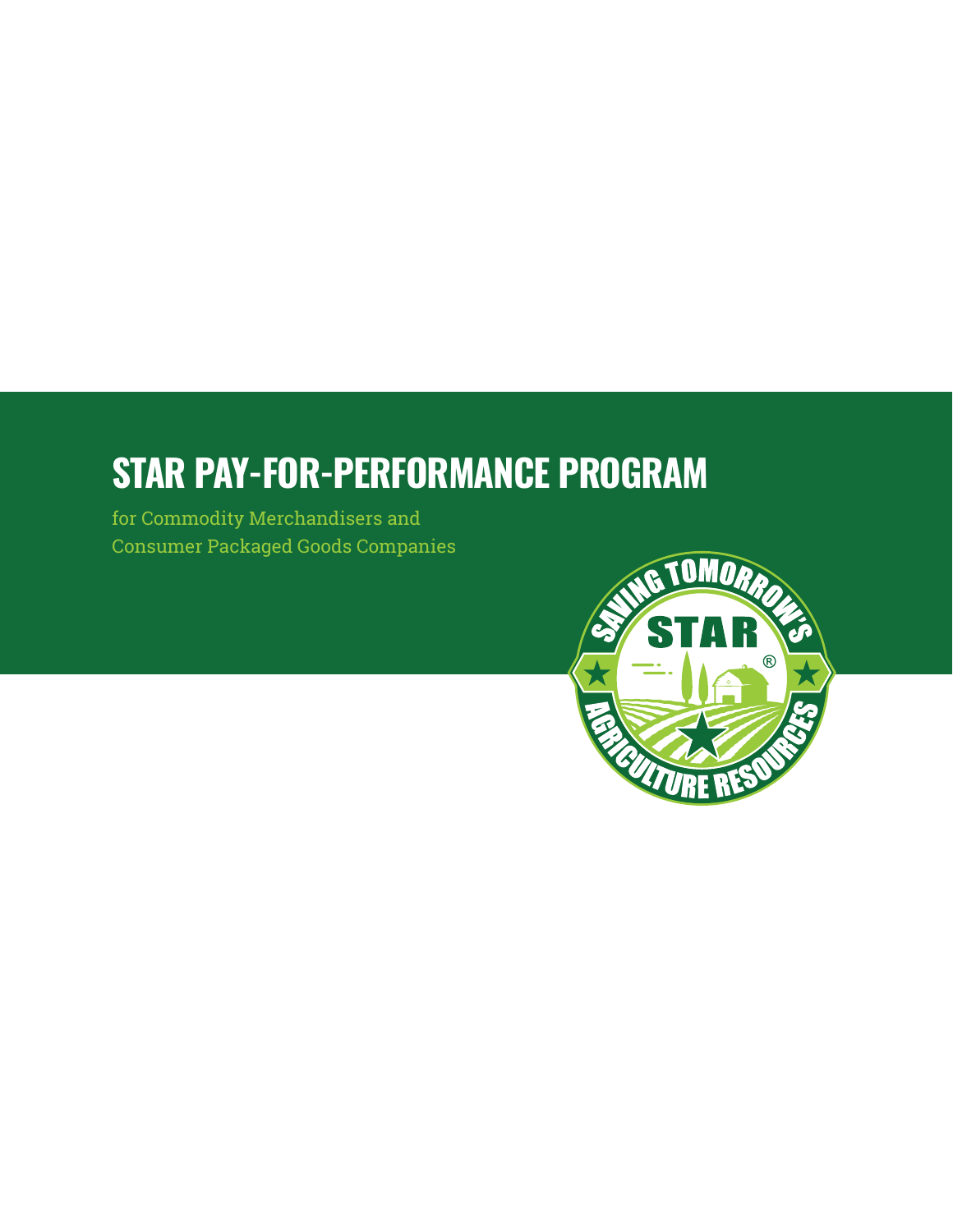# **CONTENTS**

| Appendix A:                                                                                             |  |
|---------------------------------------------------------------------------------------------------------|--|
| Appendix B:                                                                                             |  |
| Appendix C:                                                                                             |  |
| Appendix D:                                                                                             |  |
| Appendix E:<br>Methodology for Calculating Environmental Outcomes of the STAR Initiative in Illinois 18 |  |



STAR Office Contact Information:

info@starfreetool.com | (217) 352-3536 ext. 3 | www.starfreetool.com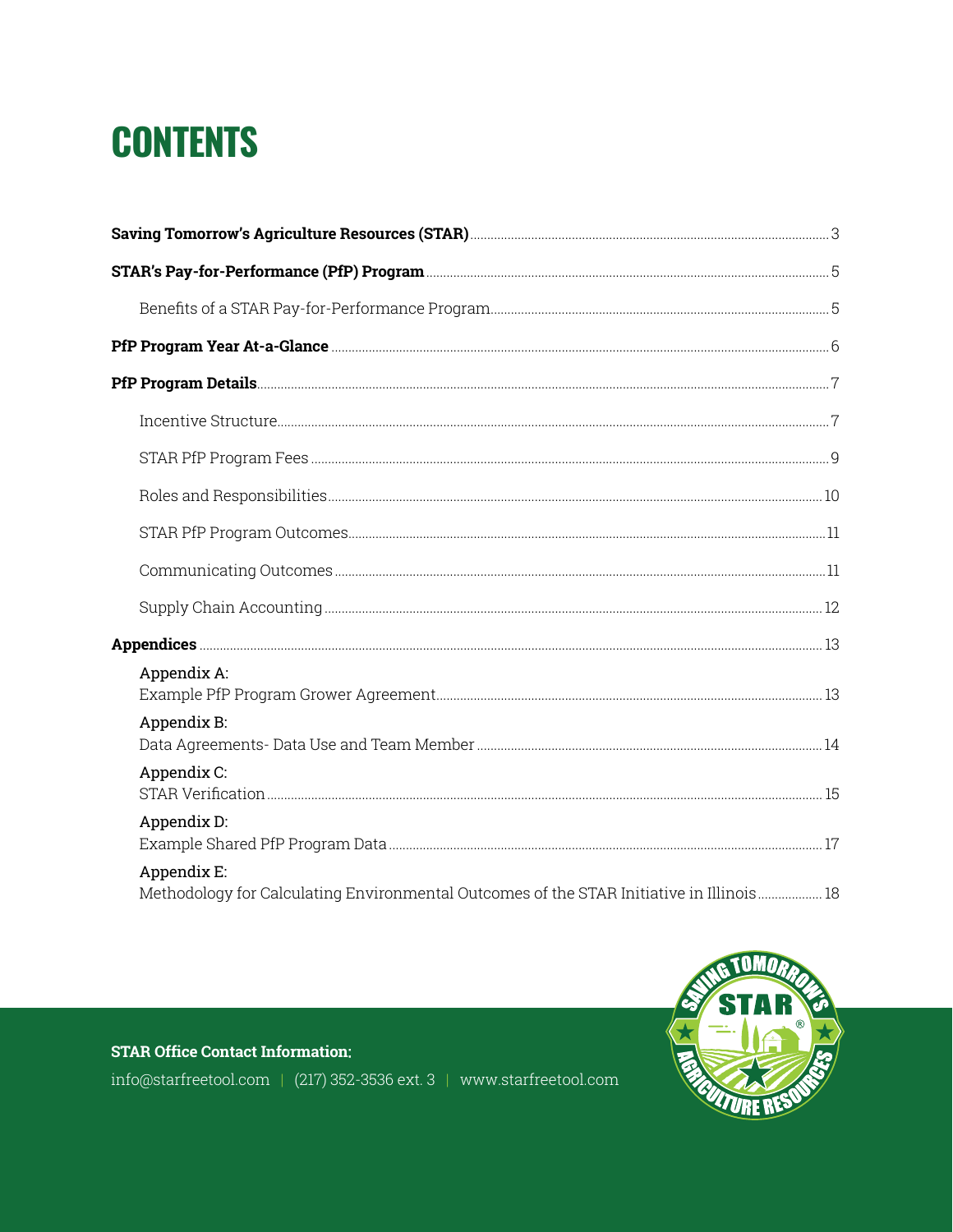# **Saving Tomorrow's Agriculture Resources**





# **WHY STAR?**

|           | EASY, FIELD-LEVEL SELF-ASSESSMENT          |
|-----------|--------------------------------------------|
| $\exists$ | <b>INFORMED BY LOCAL RESEARCH</b>          |
| Q,        | ROADMAP TO DECREASE NUTRIENT AND SOIL LOSS |
| 牅         | RECOGNITION FOR CONSERVATION PRACTICES     |
| `8.,      | CONNECTION TO LOCAL TECHNICAL ASSISTANCE   |



*Across the board, conservation practices have made our farm more profitable. Our system, as a whole, is more efficient than it ever has been before.*

> **FRANK RADEMACHER GIFFORD, ILLINOIS**

# **HOW IT WORKS**

**The STAR evaluation system assigns points for management activities on an annual basis.** Participants answer a series of simple questions about their crop rotation, tillage, nutrient applications, and use of conservation practices to generate their overall field score. STAR relies on the expertise of a local science committee, made up of university researchers, conservation professionals, and farmers, to assign the highest point values to practices identified to address local resource concerns. **Scores are converted to a STAR rating of 1 to 5 STARs, with 5 STARs indicating commitment to a suite of practices proven to improve soil health and water quality.**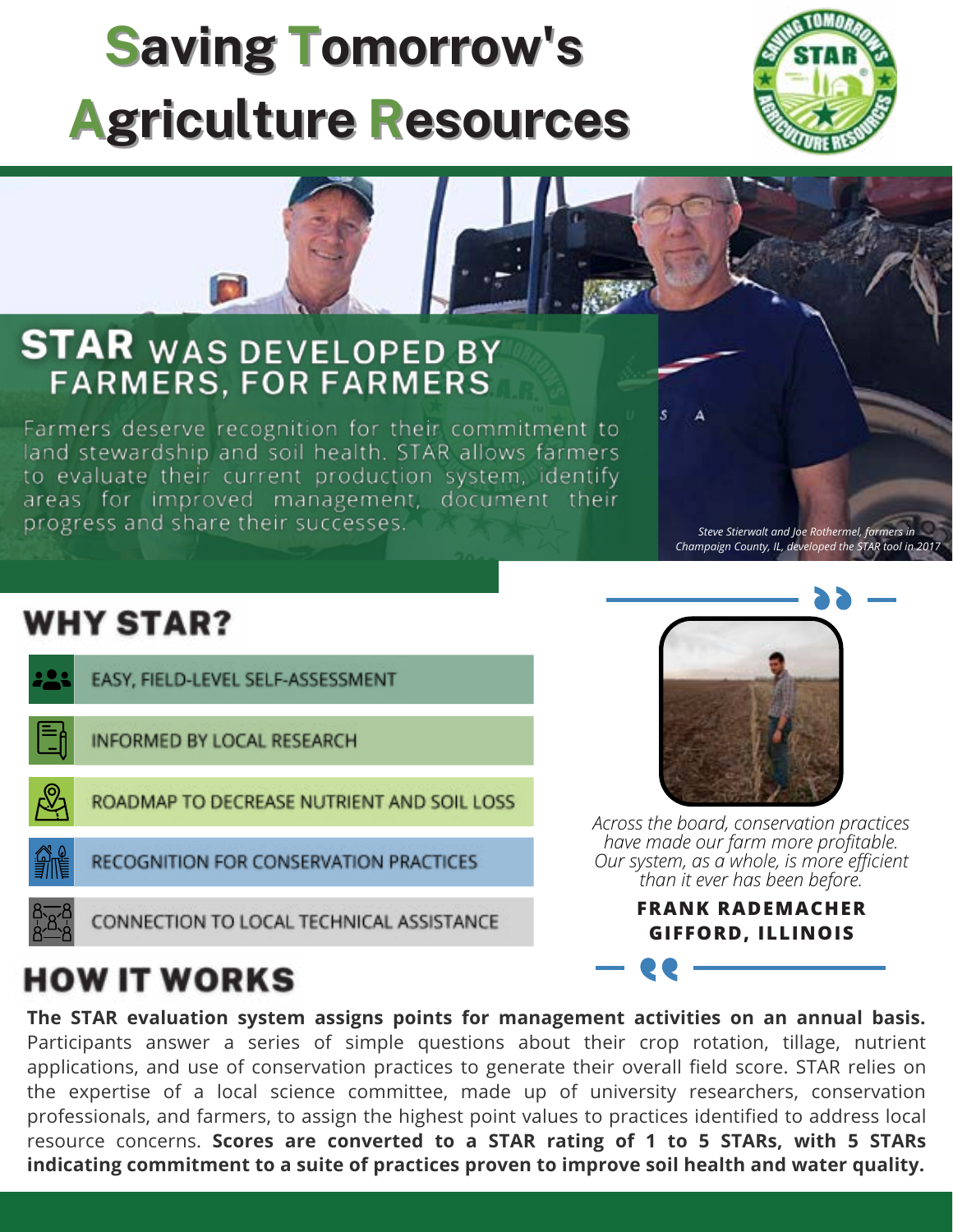# **MOST COMMON 5-STAR PRACTICES**

Below are the most common practices implemented on Illinois 5-STAR fields in Crop Year 2019.



used no-till or strip till management



planted a winter hardy cover crop



applied P & K based on soil tests or removal rates



used variable rate technology



- improvement and provide client recognition
- Creation of common language across the supply chain

# assessment Opportunity to share your story



*Interested in getting STARted today? Contact us below!*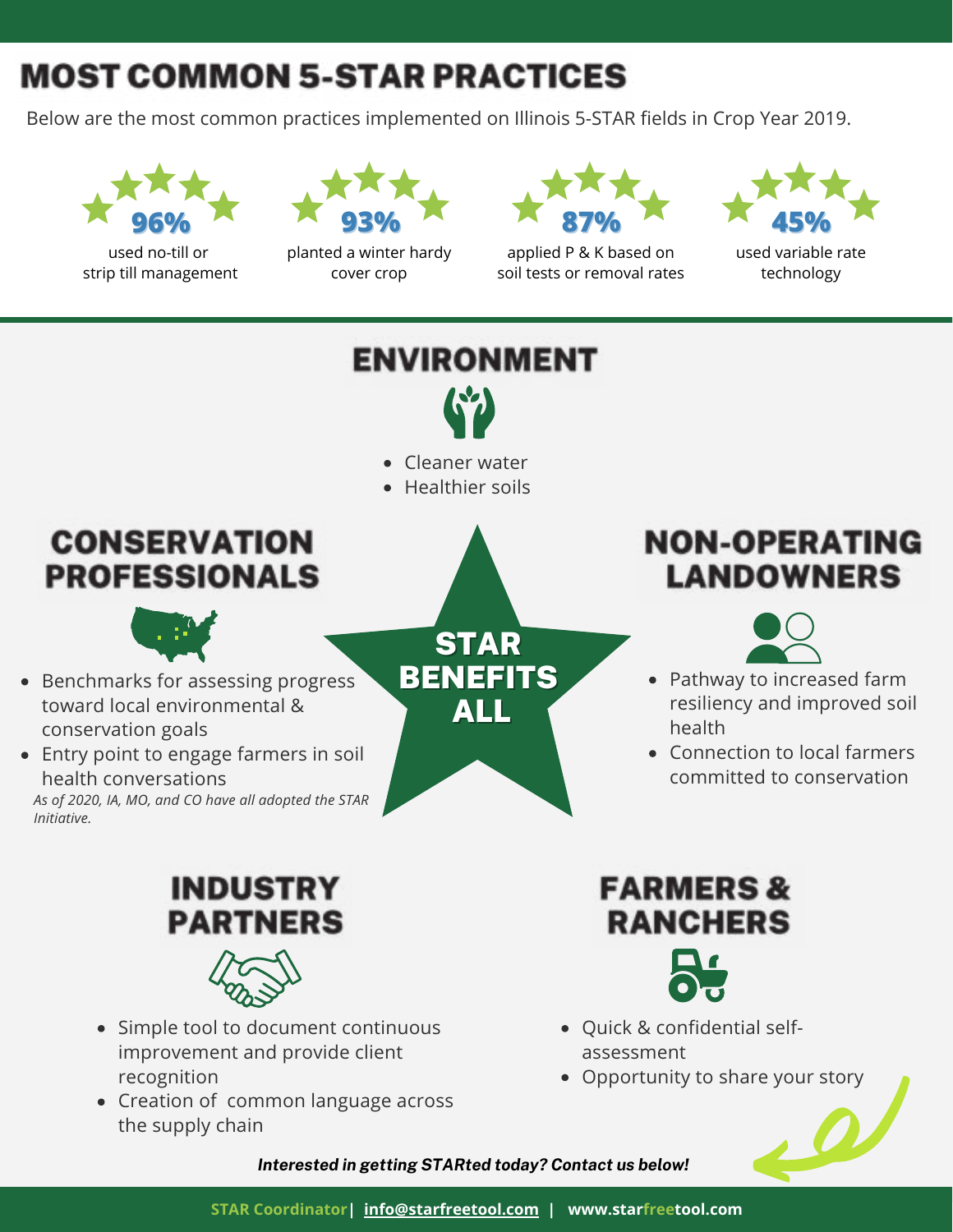# **STAR'S PAY-FOR-PERFORMANCE (PfP) PROGRAM**

The STAR Pay-for-Performance (PfP) Program allows various sectors of the food, fiber and fuel value chains to incentivize conservation through the use of STAR. Within a company's desired geography, incentives are offered to producers that improve their fields' STAR Rating across growing seasons or maintain a maximum 5-STAR Rating. The aggregated environmental and programmatic outcomes of PfP participants are reported to the companies involved (Program Partners) and can be utilized in communications to consumers.

# **Benefits of a STAR Pay-for-Performance Program**

A STAR PfP Program provides direct and indirect value to various sectors of the value chain, including:

# **STAR Producer Participants**

- **•** Creates the market pull and economic incentives needed to motivate middle-to late-adopters to implement conservation practices.
- Uses the intuitive, easy-to-understand STAR Initiative for producers to assess their current management practices.
- **●•** Provides a roadmap for producers to increase their conservation impact.
- Connects producers to free, professional conservation technical assistance.
- **●•** Ensures individual producer data privacy, as only aggregated outcomes are shared with Program Partners.
- Incentivizes and motivates producers to adopt and/or maintain conservation practices by increasing incentives for improvements. For example, the incentive structure for 2022 is shown in Figure 1:

# **Figure 1.** STAR Rating Scale and Incentive Structure for 2022



Payments for 2, 3, and 4-STAR Ratings are received the year improvement is documented, while payment for 5-STAR Ratings can be received year after year. *Receive a \$5/acre 'jump' bonus if improvement over two years is more than 1 STAR Rating (i.e. 1-STAR to 3-STAR, 2-STAR to 4-STAR, etc). Note: the STAR Steering Committee sets the incentive rates annually.*

#### **Program Partners:**

- **●•** Helps meet corporate sustainability goals. For example, a STAR PfP Program could contribute towards some of the United Nation's Sustainable Development Goals, including "#13 – Climate Action" or "#15 – Life on Land."
- **●•** Provides a cost-effective method for linking with an established, scientifically rigorous and verified conservation program that is applicable across multiple geographies and agricultural production systems.
- Offers an opportunity to connect with producers directly (if permission is granted) and to create consumer- facing stories about producers' conservation activities.
- Creates a mechanism for third-party verification of the Scope 3 claims accounting methods, if desired.
- Generates the prospect of a multi-year program during which a baseline and changes in outcomes can be measured and reported.



*"At Kellogg, we've found that giving producers the flexibility and freedom to make data-driven farm decisions motivates them to find cost-effective solutions to conservation challenges. The Pay-for-Performance Program is a powerful conservation approach that enables us to partner with producers in our ingredient supply chains on solutions that de-risk conservation practice adoption."*

# *- Mary Gallagher*

*North America Responsible Sourcing Kellogg Company*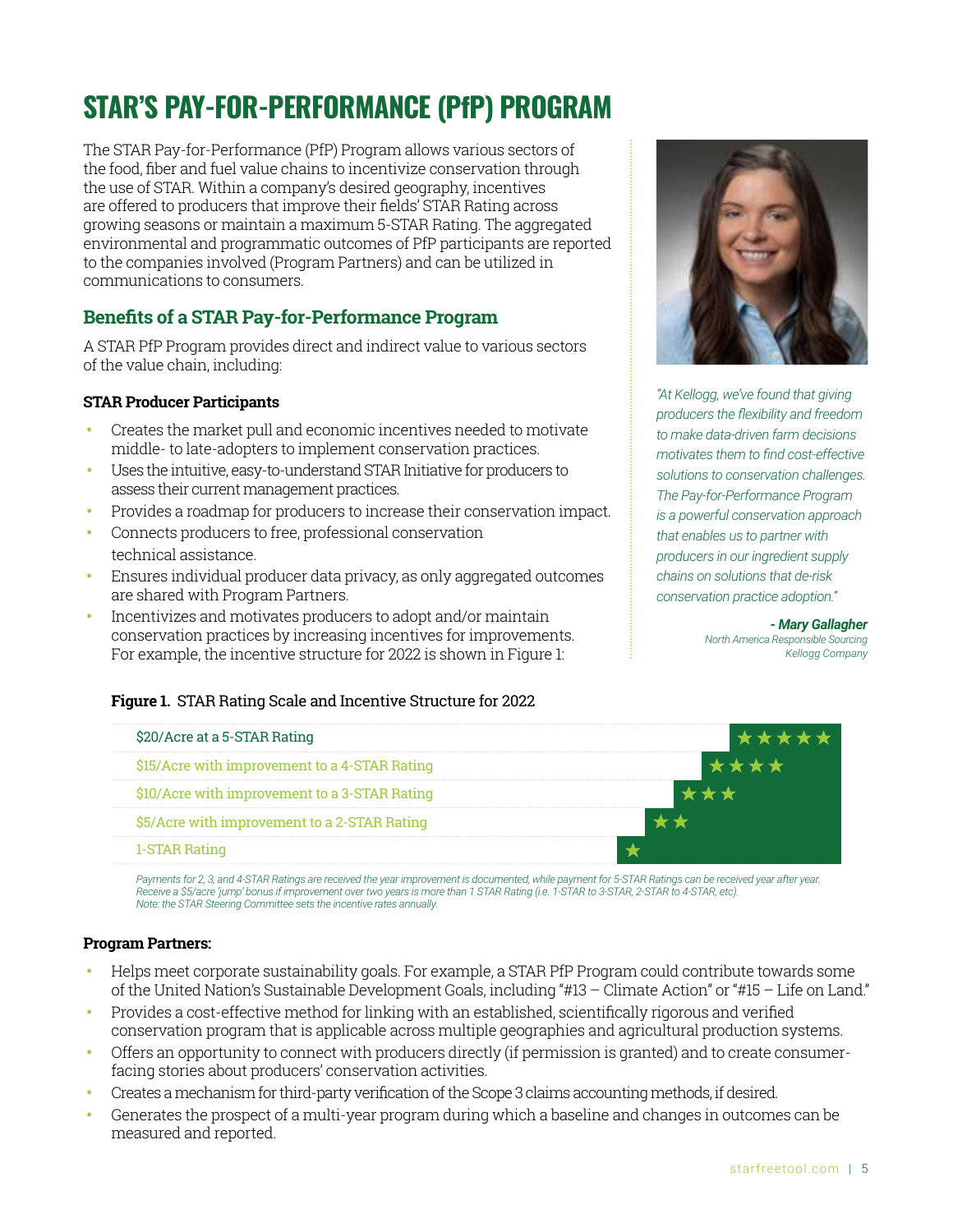# **PfP PROGRAM YEAR AT-A-GLANCE**

The following example schedule details what a Program Partner can expect throughout a STAR PfP Program year. While Partners would support a PfP Program for two years at a minimum, an ideal STAR PfP Program length is four years. The two-year PfP Program minimum allows producers to show at least one year of improvement. With a four-year PfP Program, producers could show improvement in both crops across a normal two-crop rotation.

| <b>Time Period</b>                 | <b>PfP Program Activities</b>                                                                                                                                                                                                                                                                                                                                                                                                                                                                                                                                                                        |
|------------------------------------|------------------------------------------------------------------------------------------------------------------------------------------------------------------------------------------------------------------------------------------------------------------------------------------------------------------------------------------------------------------------------------------------------------------------------------------------------------------------------------------------------------------------------------------------------------------------------------------------------|
| <b>February</b>                    | STAR Steering Committee sets PfP Program Fees & Incentive Rates for the upcoming Crop Year.                                                                                                                                                                                                                                                                                                                                                                                                                                                                                                          |
| <b>March - May</b>                 | • PfP Program Partners:<br>- Indicate interest in a PfP Program to STAR.<br>- Meet with STAR staff to discuss geography and particular Partner Program<br>goals that could influence the incentive payout, such as target geographic area,<br>number of producers or number of acres.<br>- Confirm if third-party verification will be conducted.<br>• Merchandiser Partner develops producer-facing outreach materials.<br>. STAR reviews the final PfP Program outreach materials prior to publication.<br>• A Contract for Services and/or MOU between STAR and all involved parties is executed. |
| June - August                      | • The Merchandiser Partner conducts PfP Program outreach to producers and<br>enrolls producers in the PfP program.<br>· STAR Licensees provide technical assistance upon producer's request.<br>. PfP Program-enrolled producers complete the STAR field form.                                                                                                                                                                                                                                                                                                                                       |
| <b>September 1</b>                 | The Merchandiser Partner submits the list of enrolled producers and fields to STAR.                                                                                                                                                                                                                                                                                                                                                                                                                                                                                                                  |
| <b>October 1</b>                   | STAR provides the list of Program participants that qualify for incentive payments to<br>the Merchandiser Partner.                                                                                                                                                                                                                                                                                                                                                                                                                                                                                   |
| <b>October 15</b>                  | Merchandiser Partner notifies PfP Participants of their incentive payments, pending<br>completion of STAR verification.                                                                                                                                                                                                                                                                                                                                                                                                                                                                              |
| November 15 -<br><b>January 31</b> | If PfP Program acre/participant goals are not met, the Merchandiser Partner can conduct<br>post-harvest outreach to enroll additional growers in the PfP Program for the remainder of the<br>STAR crop year, which ends January 31.                                                                                                                                                                                                                                                                                                                                                                  |
| <b>February -</b><br>March 15      | · STAR conducts its standard verification process. If a PfP participating field is randomly selected for<br>the STAR verification process and fails STAR's verification, the PfP participant will not receive an<br>incentive payment for that field.<br>. STAR submits a final list of PfP Program Participants who quality for incentive payments.                                                                                                                                                                                                                                                 |
| <b>March 16-31</b>                 | Merchandiser Partner executes incentive payments to qualifying PfP participants.                                                                                                                                                                                                                                                                                                                                                                                                                                                                                                                     |
| <b>April 1</b>                     | STAR PfP Program Outcomes are delivered to the PfP Partners.                                                                                                                                                                                                                                                                                                                                                                                                                                                                                                                                         |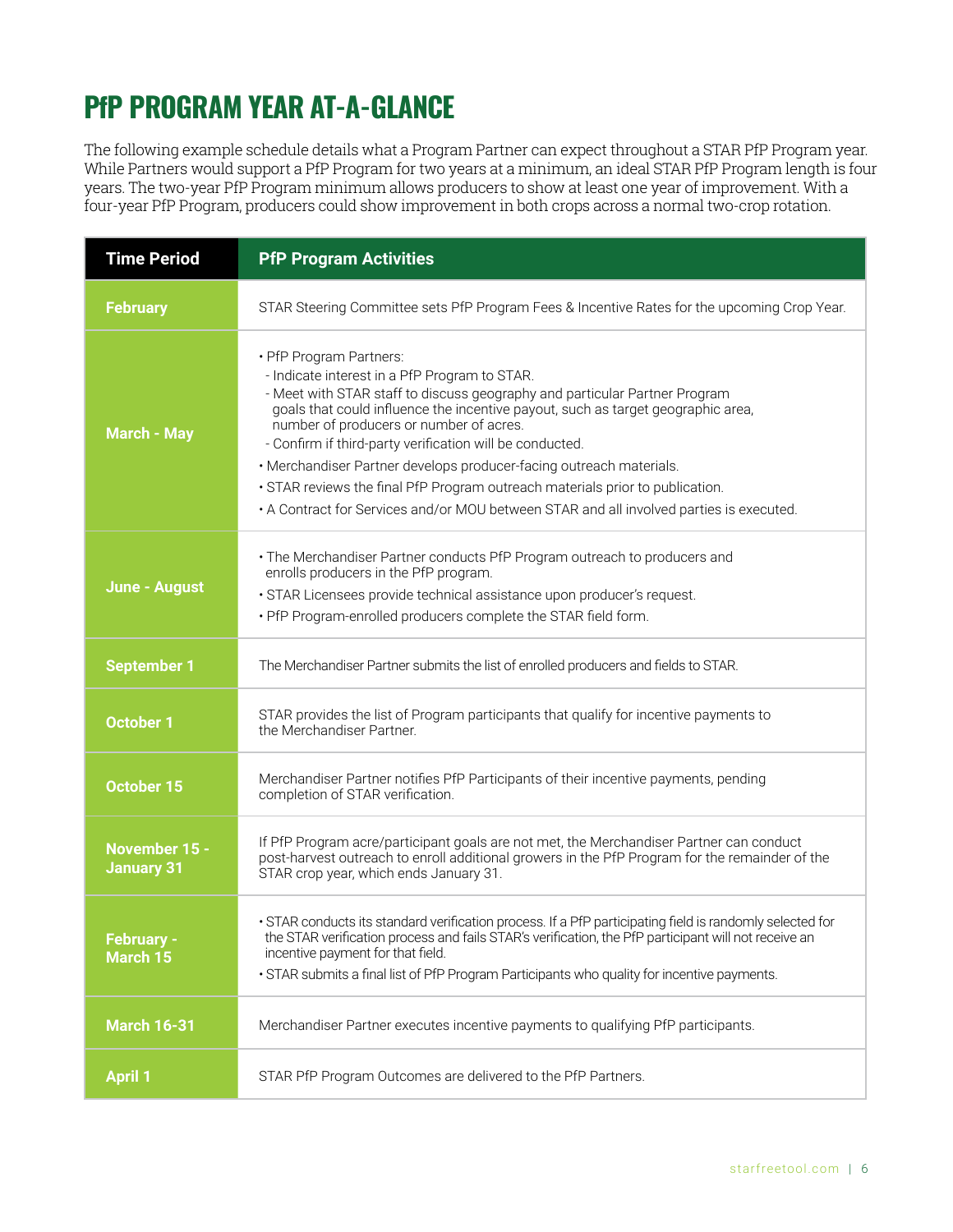# **PfP PROGRAM DETAILS**

# **Incentive Structure**

# **Incentivizing Change and Continued Conservation**

The STAR Initiative is unique in how it recognizes producers who are improving in their conservation journey, as well as producers who are early adopters of conservation. As a result, the PfP incentive structure consists of two types of incentives: the Change Incentive and the Flat Incentive. A Change Incentive notes an improvement in STAR Rating over two years on the same field while a Flat Incentive rewards producers whose fields have the high STAR Rating (5-STARS). If producers show initiative and raise their STAR Rating dramatically over two years, i.e., more than just the next STAR Rating, a Jump Incentive of \$5/ac is added on top of the Change or Flat Incentive.

STAR's incentive payment structure for 2022 is shown in Table 1. This payment structure includes Change Incentives for three levels of improvement and a Flat Incentive for fields with a 5-STAR Rating. The STAR Steering Committee sets the incentive payment rates annually.

| Change Incentive (one time per Rating per field)                                                                                  | <b>Payment per Acre</b> |  |  |  |
|-----------------------------------------------------------------------------------------------------------------------------------|-------------------------|--|--|--|
| $1 \rightarrow 2$ -STAR                                                                                                           | \$5                     |  |  |  |
| $2 \rightarrow 3$ -STAR                                                                                                           | \$10                    |  |  |  |
| $3 \rightarrow 4-STAR$                                                                                                            | \$15                    |  |  |  |
| Flat Incentive (can receive multiple years)                                                                                       | <b>Payment per Acre</b> |  |  |  |
| \$20<br>5-STAR                                                                                                                    |                         |  |  |  |
| Jump Incentive: \$5/ac 'bonus' if improvement over two years is >1 STAR Rating<br>(i.e. 1-STAR to 3-STAR, 2-STAR to 4-STAR, etc). |                         |  |  |  |

# *Table 1. STAR PfP Incentive Payment Structure for Crop Year 2022*

# **Acre-based vs. Bushel-based Incentives**

STAR was developed to encourage and accelerate conservation on the ground. With this ethic in mind, the incentive structure is based on the acre, NOT the bushel. This is because the environmental benefits of conservation practices are realized at the "ground" level (acre), not at the combine (bushel).

# **Terms Regarding Other Incentive Programs**

To avoid multiple companies 'counting' outcomes from a single field, fields enrolled in the PfP Program cannot be enrolled in any other private environmental incentive programs (for example, private carbon markets). It is the responsibility of the Partner to notify producers of this when signing/enrolling into the PfP Program (see Appendix A, Grower Agreement Example for an example). However, PfP Program-enrolled acres are eligible if the field is also enrolled in publicly funded programs, such as USDA or state-based conservation programs.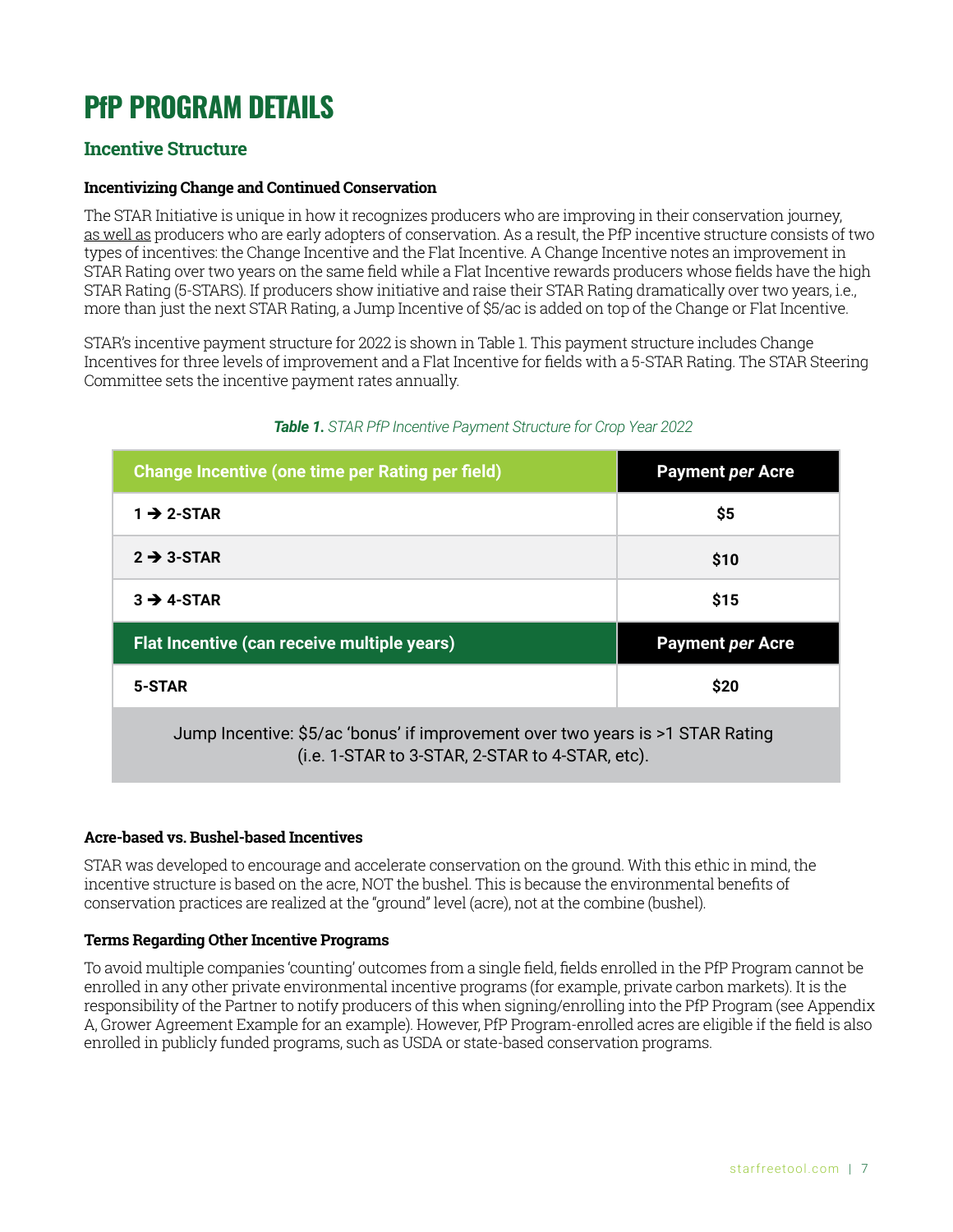### **Other Considerations**

Other considerations for the PfP Program incentive structure include:

- Program targets:
- . Participant criteria including the geographic area in which the STAR fields are located or fields on which only qualifying crops during the crop year are grown.
- Number of producers
- Number of acres
- Number of fields
- Participant prioritization if program constraints exist, such as number of acres or available incentive funds.

These considerations will be discussed among the Partners and agreed upon prior to signing a Contract for Services with STAR.

# **Ineligibility Due to Back-Sliding**

In Year 4 and beyond of a PfP Program, fields will not be eligible for an incentive payment if they were previously rewarded for the same STAR Rating improvement. For example, in Figure 2, Field A received a Change Incentive payment for achieving an improvement from 2 to 3-STARs in Year 2 of the PfP Program. This same field would NOT be eligible to receive a Change Incentive payment if the field went back down to a 2-STAR Rating in Year 3 and went back up to a 3-STAR Rating in Year 4 of the PfP Program. It would only be eligible for another Change Incentive Payment if Field A achieved a 4-STAR Rating or a Flat Incentive payment for a 5-STAR Rating in Year 3.



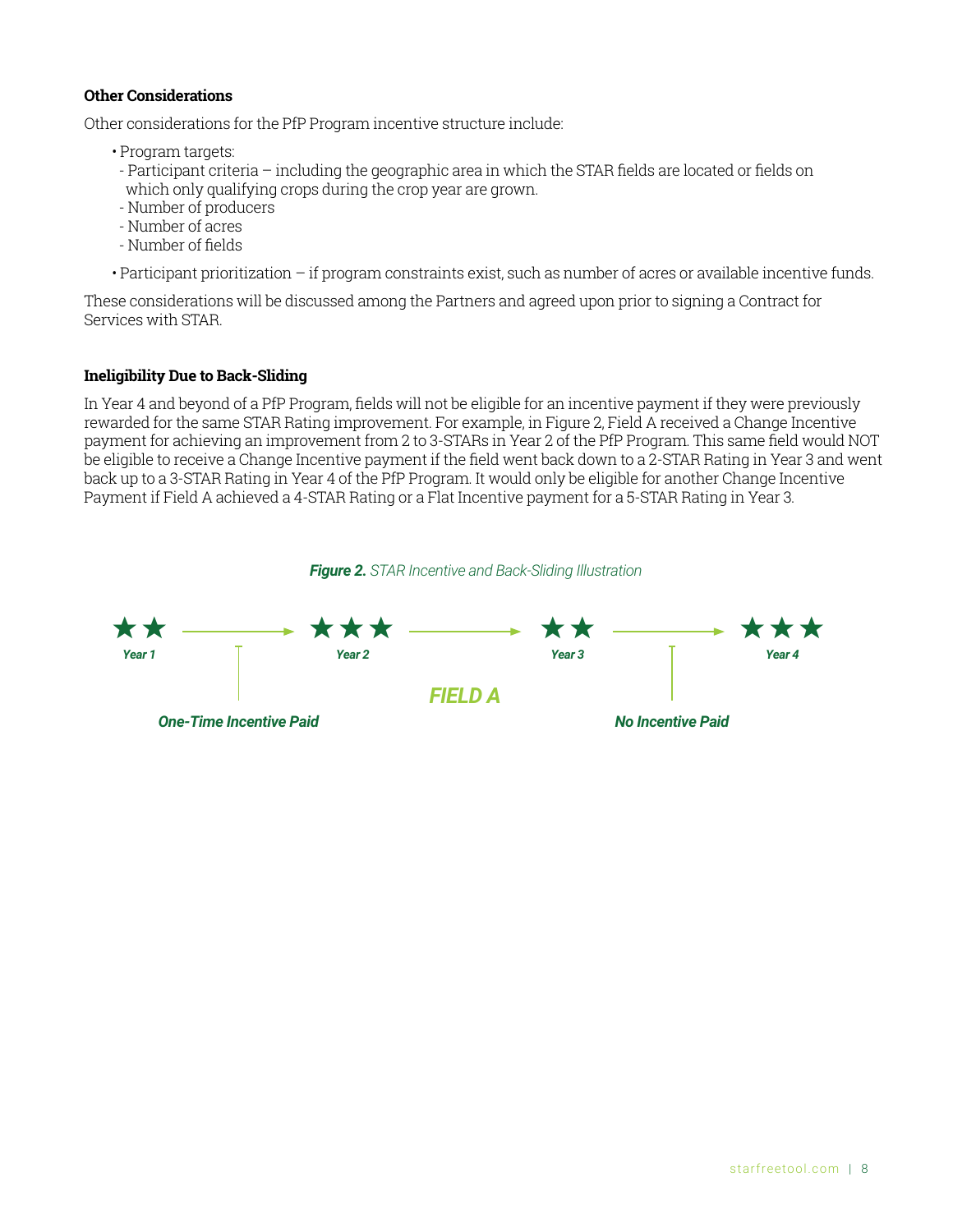# **STAR PfP Program Fees**

In addition to providing funding for producer incentive payments, PfP Partners are expected to compensate STAR for PfP Program-related costs. The STAR Initiative prides itself on offering local technical assistance to producers through County Soil & Water Conservation District (SWCD) staff. To adequately compensate for local technical assistance, the target geographic range is factored into the total Program Fee. The schedule below illustrates Crop Year 2022 PfP Program fees.

A custom Program Fee can be developed if an interested Consumer Packaged Goods (CPG) doesn't have the support of their Merchandiser (as outlined in the Merchandiser Roles and Responsibilities on the next page). The increased PfP Program Fee would reflect the cost of STAR staff conducting farmer outreach, receiving grower agreements and processing farmer payments.

The PfP Program Fees also incentivize Partners to consider higher acreage targets. The cost/acre incentivized decreases as the target acreage increases.

| <b>Acre Target/Year</b> | <b>Geographic Range*</b><br>(# of Counties) | <b>STAR PfP Program</b><br><b>Fee/Year</b> |
|-------------------------|---------------------------------------------|--------------------------------------------|
| $0 - 25,000$            | $1 - 4$                                     | \$20,000                                   |
| 25,001 - 50,000         | $1 - 7$                                     | \$25,000                                   |
| $50,001 - 100,000$      | $1 - 15$                                    | \$30,000                                   |

# *Table 2. STAR PfP Program Fee Schedule for Crop Year 2022*

*\*If desired Geography is higher than noted for a particular Acre Target, add \$1,000/additional county*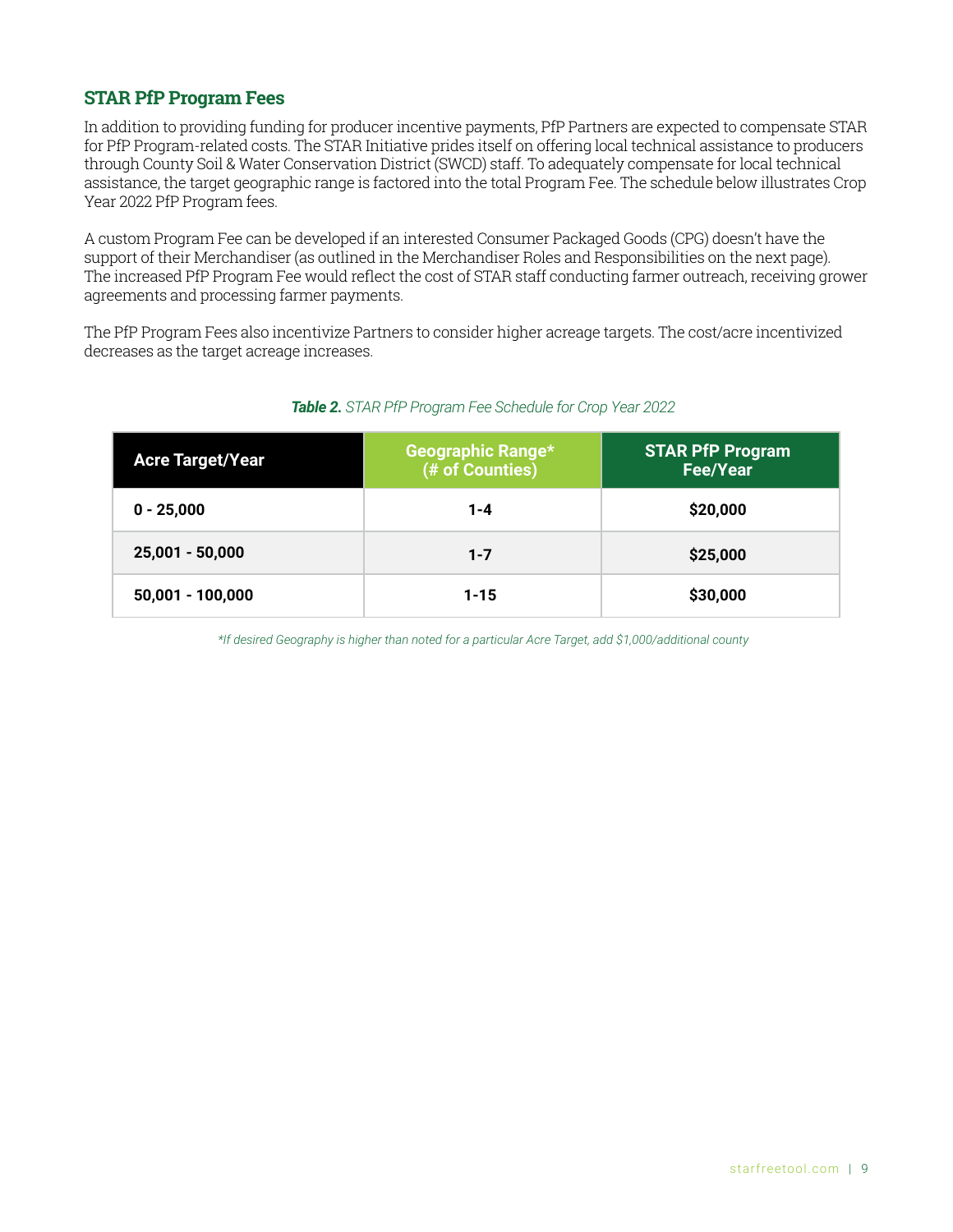# **Partner Roles and Responsibilities**

STAR's PfP Program can fit many supply chain partners' needs, including seed production, input providers and CPGs. The following Roles and Responsibilities described use the example of a CPG in collaboration with their Merchandiser.

| <b>Partner</b>      | <b>Role</b>                                                                                                                                                                                                                                                                                                                                                                                                                                                                                                                                                                                                                                                                                                                                                                                |
|---------------------|--------------------------------------------------------------------------------------------------------------------------------------------------------------------------------------------------------------------------------------------------------------------------------------------------------------------------------------------------------------------------------------------------------------------------------------------------------------------------------------------------------------------------------------------------------------------------------------------------------------------------------------------------------------------------------------------------------------------------------------------------------------------------------------------|
| All                 | · Agree on PfP Program Incentive Structure considerations (geographic area, scope, goals).<br>• Execute a Contract for Services, including appropriate Data Usage Agreements.<br>- Key topics covered in the Data Usage Agreement are highlighted in Appendix B.                                                                                                                                                                                                                                                                                                                                                                                                                                                                                                                           |
| <b>STAR</b>         | . Sets PfP Incentive Rates yearly, by March for the upcoming Crop Year.<br>· Implements the STAR Initiative, including scoring fields, providing technical assistance and<br>recognition to STAR participants as requested, and completing STAR's verification protocol.<br>- STAR's verification protocol is described in Appendix C.<br>· Serves as liaison with local STAR licensees in the PfP Program's geographic area.<br>. Implements the PfP Program in coordination with Merchandiser/CPG.<br>· Provides yearly PfP Program environmental and programmatic outcomes reports.                                                                                                                                                                                                     |
| <b>Merchandiser</b> | • Creates awareness about the PfP Program with its producer customers through promotion<br>and outreach activities.<br>· Enrolls producers by obtaining signed agreements noting eligibility, verification and confirming<br>field is not already enrolled in a private ecosystem market.<br>- An example Grower Agreement is provided in Appendix A.<br>· Submits PfP producer enrollment information to STAR.<br>- An example of shared enrollment information is in Appendix D.<br>• Communicates with CPGs about the program.<br>· Conducts/oversees additional supply chain accounting/verification, if desired (beyond STAR's<br>standard verification protocol.)<br>- This may require an additional data privacy agreement.<br>· Issues incentive payments to qualified producers. |
| <b>CPG</b>          | · Provides Funding (Merchandiser could also provide funding.)<br>· Conducts/oversees additional supply chain accounting/verification, if desired (beyond STAR's<br>standard verification protocol.)<br>- This may require an additional data privacy agreement.<br>· Develops and implements communications for consumer/public-facing stories (in alignment with<br>communication guidelines for programmatic and environmental outcomes.)                                                                                                                                                                                                                                                                                                                                                |

# *Table 3. Summary of Partner Roles of a STAR PfP Program*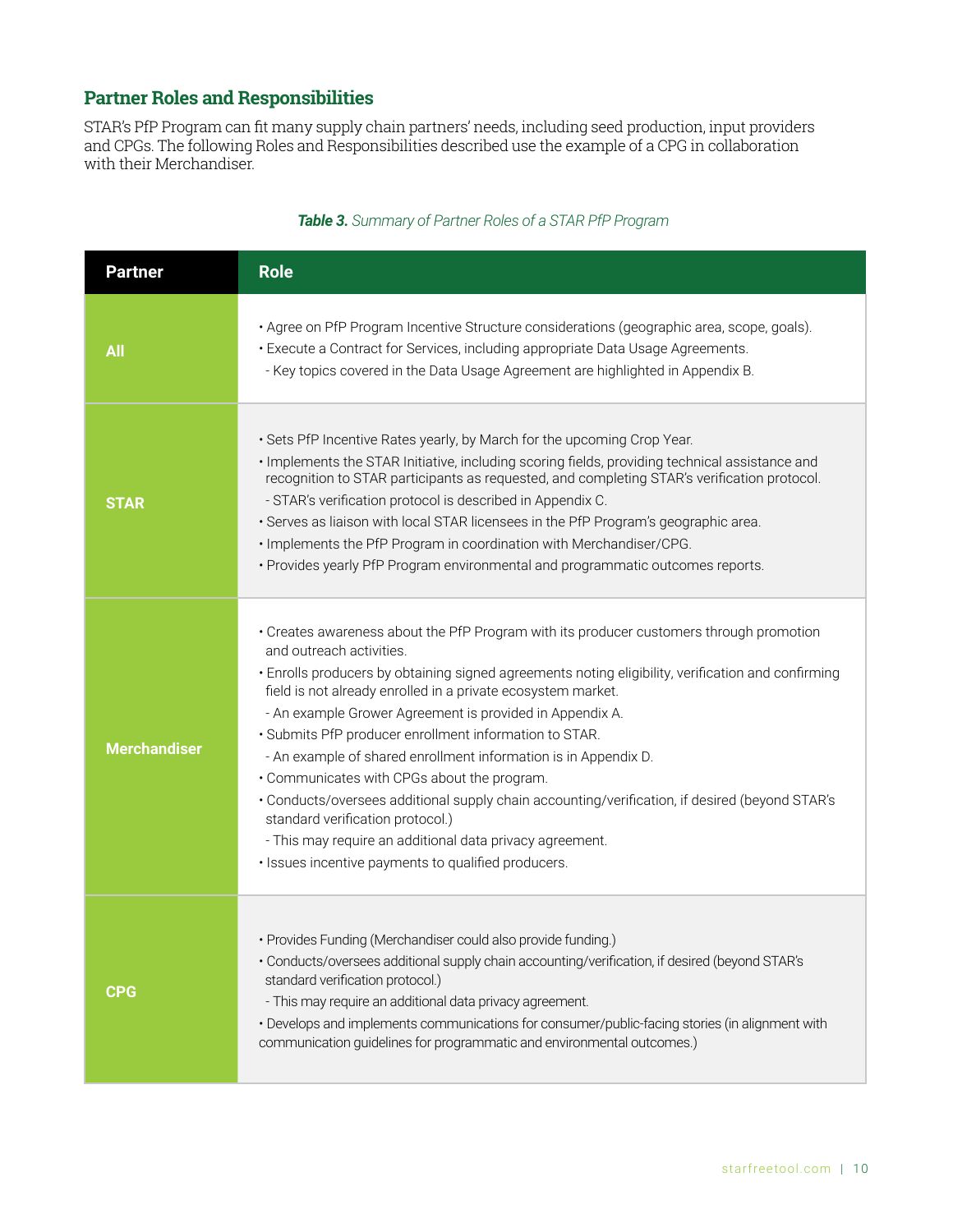# **STAR PfP Program Outcomes**

The STAR PfP Program, in contrast to other supply chain sustainability initiatives, rewards producers for their performance, not simply participation. Since incentives are received only if a participant improves their Rating or maintains the highest Rating, STAR can provide Partners a robust list of aggregated environmental and programmatic outcomes. These outcomes can be utilized internally and in communications with consumers and shareholders. Outcomes for any given Crop Year will be available the following April (i.e., outcomes from the 2022 Crop Year would be available by April 2023).

The following outcomes are reported, and the methodology for calculating the practice-specific environmental outcomes can be found in the appendix:

# **Programmatic Outcomes (Total and by each Crop):**

- # of Producers Participating
- # of Fields
- # of Acres
- % Fields with "Improved Rating" and % Fields with 5-STAR Rating (Flat Incentive)
- % Fields using various conservation practices (soil sampling, variable rate technology and more)

#### **Environmental Outcomes (Tables provided for All Fields and by each Crop):**

*Note: Environmental outcomes are aggregated to the program level. STAR does not provide field-level environmental outcomes as we use a general approach based on county-level emission reduction coefficients and loading estimates.* 

| <b>Practice</b>                               | % of Fields<br>Using this<br><b>Practice</b> | <b>NPS NO3-N</b><br>Loss Avoid-<br>ed (Lbs.) | <b>NPS TP</b><br><b>Loss Avoid-</b><br>ed (Lbs.) | <b>Sediment</b><br><b>Delivery</b><br><b>Avoided</b><br>(Tons) | <b>Carbon Sequestration</b><br>and GHG Emission<br><b>Reduction (CO2e)</b><br>(Tonnes) |
|-----------------------------------------------|----------------------------------------------|----------------------------------------------|--------------------------------------------------|----------------------------------------------------------------|----------------------------------------------------------------------------------------|
| Winter-hardy cover crops                      | x                                            | X                                            | x                                                | x                                                              | $X^{\star}$                                                                            |
| Applying nitrogen at or below MRTN^ rates     | X                                            | X                                            |                                                  |                                                                |                                                                                        |
| Applying phosphorus at or below removal rates | X                                            |                                              | X                                                |                                                                |                                                                                        |
| Use of no-till/strip-till                     | χ                                            |                                              |                                                  | χ                                                              | χ                                                                                      |

*\* Non-legume winter-hardy cover crops only ^Maximum Return to Nitrogen*

# **Communicating Outcomes**

STAR is committed to building trust and transparency throughout the supply chain. Data sharing agreements and methodologies for calculating environmental performance estimates are publicly available. All reported metrics are calculated using currently accepted research values on a per-practice basis and are intended to provide an estimate of practice-level performance. Given the limited availability of nutrient, sediment and GHG reductions from stacked practices (i.e., multiple practices on the same field), current environmental accounting is conducted on a per-practice basis and is not an additive. The following examples show how a Partner could communicate outcomes of the PfP Program:

- "The use of cover crops by STAR farmers in XX company's PfP Program accounted for XX lbs of nitrate-nitrogen kept in the field, XX lbs of phosphorus kept in the field, XX tons of sediment kept out of waterways, as well as prevented the equivalent of XX metric tons of CO2e emissions."
- "By applying N at or below MRTN rates, STAR farmers avoided \_\_\_\_lbs of nitrate loss."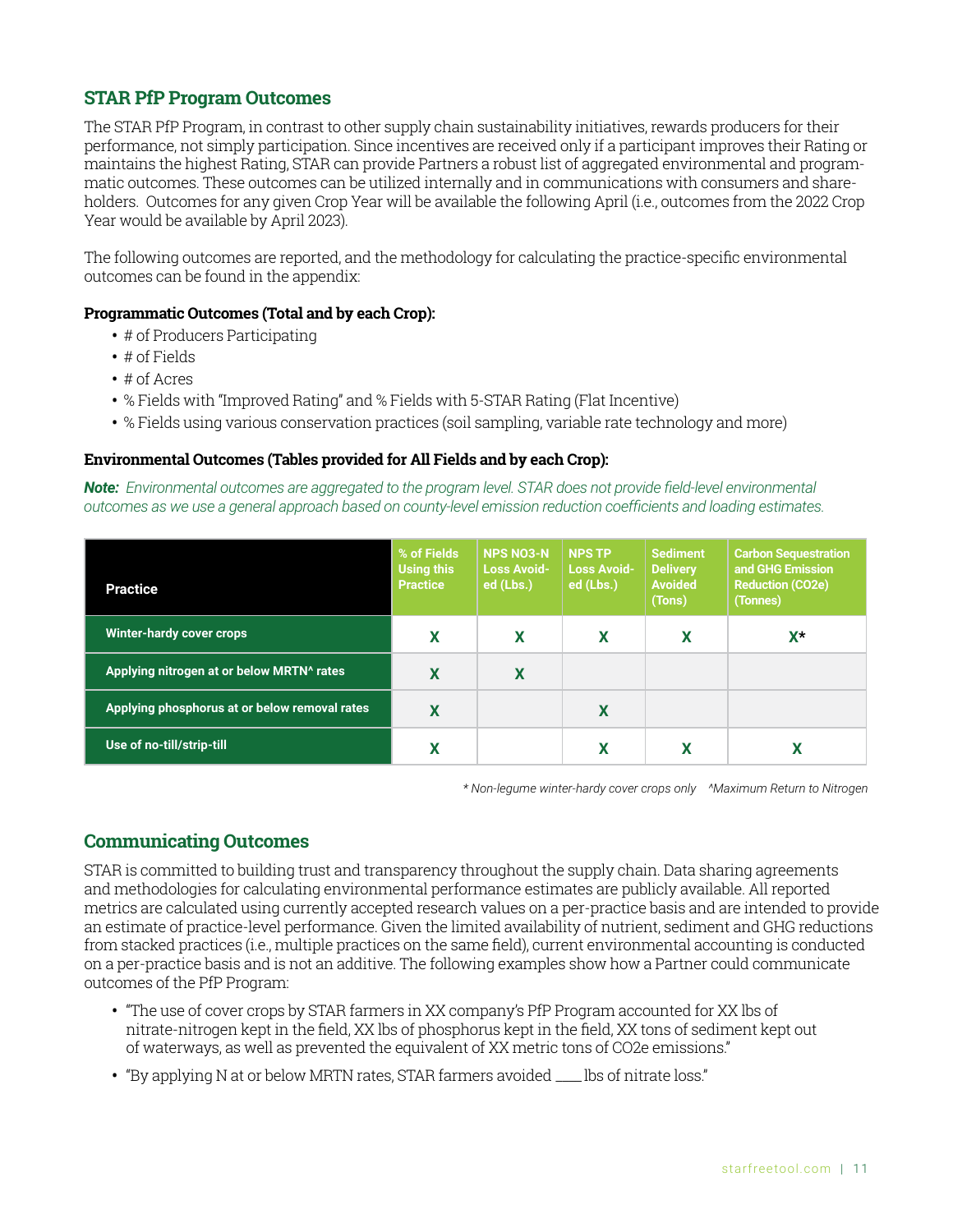- "By applying P at or below removal rates, STAR farmers avoided \_\_\_\_ lbs of phosphorus loss."
- "The use of no-till and strip-till by STAR farmers in XX company's PfP Program accounted for XX lbs of phosphorus kept in the field, XX tons of sediment kept out of waterways, as well as prevented the equivalent of XX metric tons of CO2e emissions."

Environmental outcomes can be converted to metrics to provide context. For example, CO2e estimates can be converted to number of passenger vehicles driven for one year or other equivalency metrics using the Environmental Protection Agency's Greenhouse Gas Equivalencies Calculator available here: https://www.epa.gov/energy/greenhouse-gas-equivalencies-calculator.

The STAR team will work with Partners to ensure the outcomes and metrics are being represented correctly, and will provide final review of public facing communications.

# **Supply Chain Accounting**

#### *If STAR conducts verification of its program design, we will note it here.*

*If the Merchandiser and/or CPG desire additional third-party verification to meet their corporate goals or apply their PfP program outcomes to their Scope 3 Accounting, it will be the responsibility of the Partner to implement and cover the costs associated with the additional verification, and to note that possibility on any grower agreement. The following illustration demonstrates an example of steps needed to utilize STAR PfP Program outcomes in Scope 3 reporting (assuming STAR has completed a program design verification):*

| <b>Annual verification process initiated by agribusiness PfP Partners</b>                                                                                                                                                                                                                                                                                |                                                                                                                                                                                                                                                                                         |                                                                                                                                                                                                                                                                                              |                                                                                                                                                                                                                                                        |  |  |  |  |
|----------------------------------------------------------------------------------------------------------------------------------------------------------------------------------------------------------------------------------------------------------------------------------------------------------------------------------------------------------|-----------------------------------------------------------------------------------------------------------------------------------------------------------------------------------------------------------------------------------------------------------------------------------------|----------------------------------------------------------------------------------------------------------------------------------------------------------------------------------------------------------------------------------------------------------------------------------------------|--------------------------------------------------------------------------------------------------------------------------------------------------------------------------------------------------------------------------------------------------------|--|--|--|--|
| <b>STEP1</b>                                                                                                                                                                                                                                                                                                                                             | STEP <sub>2</sub>                                                                                                                                                                                                                                                                       | STEP <sub>3</sub>                                                                                                                                                                                                                                                                            | STEP <sub>4</sub>                                                                                                                                                                                                                                      |  |  |  |  |
| STAR staff confirms<br>which fields are enrolled<br>in the PfP Program.<br>GHG emission reductions<br>from implemented<br>practices are estimated<br>utilizing county level<br>emission reduction<br>coefficients from<br><b>COMET-Planner. These</b><br>emission reductions<br>are reported separately<br>from outcomes of the<br>full STAR Initiative. | Agribusinesses<br>transform emission<br>reductions from<br>PfP Program into<br>emissions factors<br>and allocate those<br>emissions factors<br>to grain buyers<br>participating in the<br>PfP Program.<br>Verification relies on<br>documentation<br>already provided by<br>STAR staff. | Third-party vendor<br>verifies (1) agribusiness<br>application of these<br>emission factors to<br>their Scope 3 Accounting<br>and (2) the allocation of<br>agribusiness emissions<br>factors to grain buyers.<br>Potential verifiers could<br>include Bureau Veritas,<br>Verra, SustainCert. | Agribusinesses<br>apply verified<br>emissions factors<br>(EFs) to their Scope 3<br>reporting and report<br>downstream EFs<br>and validation to<br>relevant grain buyers.<br>Grain buyers apply<br>EFs to their<br>Scope 3 reporting<br>as appropriate. |  |  |  |  |

# starfreetool.com | 12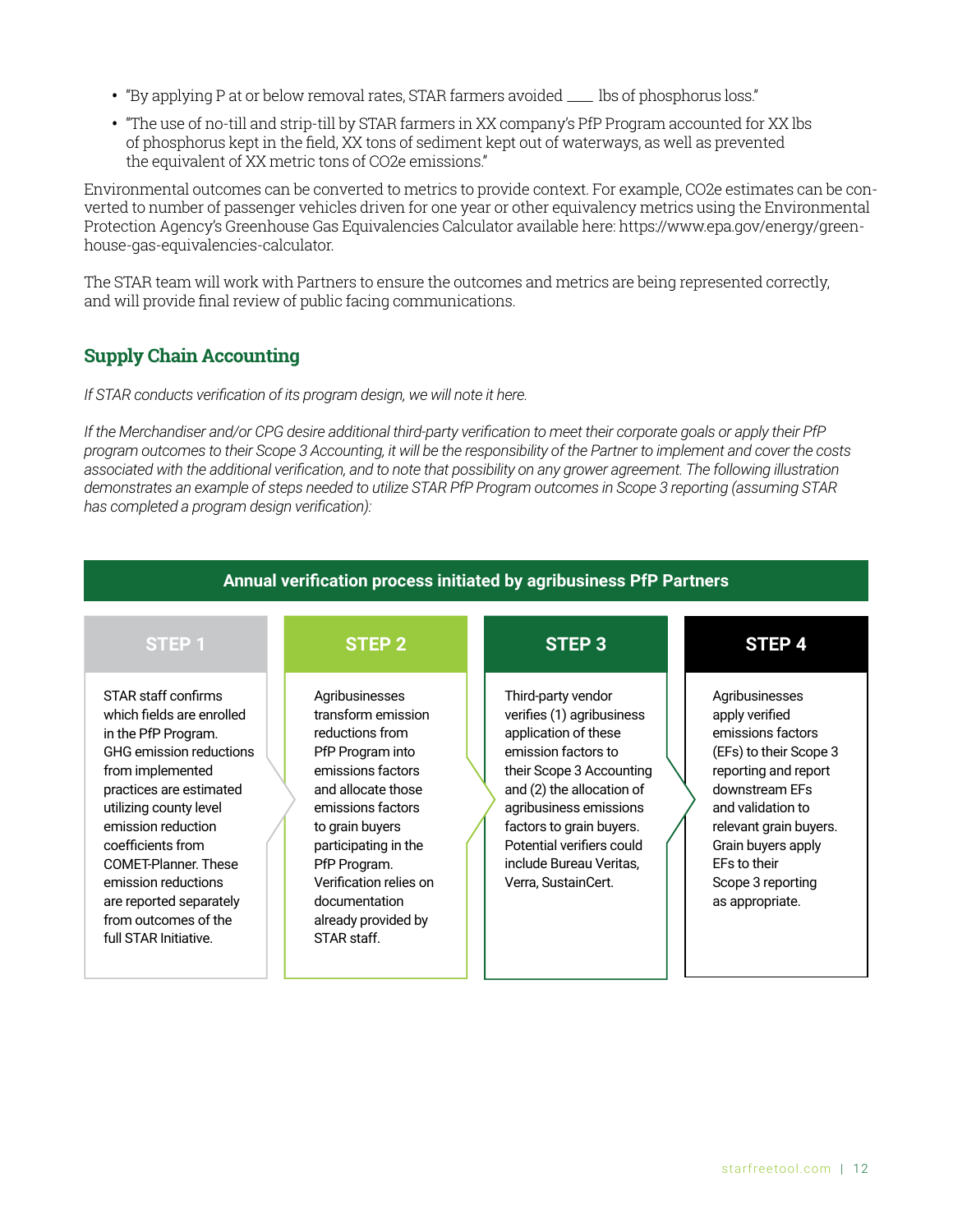# **APPENDICES**

# **Appendix A: Example PfP Program Grower Agreement**

|                                               | This STAR Pay-for-Performance Program Agreement ("Agreement") is made as of the _____ | day of       |
|-----------------------------------------------|---------------------------------------------------------------------------------------|--------------|
| _ between Merchandiser ("MERCHANDISER") and . |                                                                                       | .("GROWER"). |

- 1) MERCHANDISER agrees to provide the following in exchange for the full participation by the GROWER in the MERCHANDISER'S STAR Pay-for-Performance Program ("Program"):
	- a) A cash incentive based on STAR rating increase or achievement of 5 stars, according to the payment structure listed in the program will be paid to the GROWER for acres enrolled in the Program after the STAR Field Form is complete and the information submitted to the STAR coordinator. Incentive payment is limited to \_\_\_\_\_ acres per GROWER per year.
	- b) Cash incentive will be paid regardless of other public support funds. Acres compensated in this program cannot receive payment from other privately funded sources.
	- c) MERCHANDISER will provide payment after verification of STAR rating by STAR Verification Committee and after program verification procedure has been completed, approximately April 1, 20\_\_\_\_\_.
	- d) Assurance that MERCHANDISER customer partners will only have access to field information in aggregate form and that no individual field data will be shared.
	- e) MERCHANDISER will notify GROWER of payment eligibility by October 15.
- 2) The GROWER will agree to provide the following in exchange for the concessions mentioned above:
	- a) Sign up for the Program and submit STAR Field Forms for at least one field between July 1 and August 31.
	- b) Commit to submitting the necessary information in an accurate and timely manner.
	- c) Participate in the STAR Verification procedure if included in the randomly selected group.
	- d) Ensure that the participating acres are not enrolled into or committed to any other private incentive sustainability or regenerative agriculture programs (e.g., carbon credit program).
	- e) Provide field names and acres being considered for the program in the table below. This will allow STAR to 'match' the enrolled fields in their database.

| <b>Field Name</b> | <b>Number of Acres</b> |
|-------------------|------------------------|
|                   |                        |
|                   |                        |

3) This Agreement may be amended or modified in whole or in part only by written agreement executed by all parties hereto and making specific reference to this Agreement.

4) This Agreement shall be governed by the law of the State of \_\_\_\_\_\_\_\_\_\_\_\_\_\_\_\_\_\_

IN WITNESS WHEREOF, the undersigned have executed the Agreement as of the date first written above.

MERCHANDISER GROWER

Title:

| By:   | Вv    |
|-------|-------|
| Name: | Name: |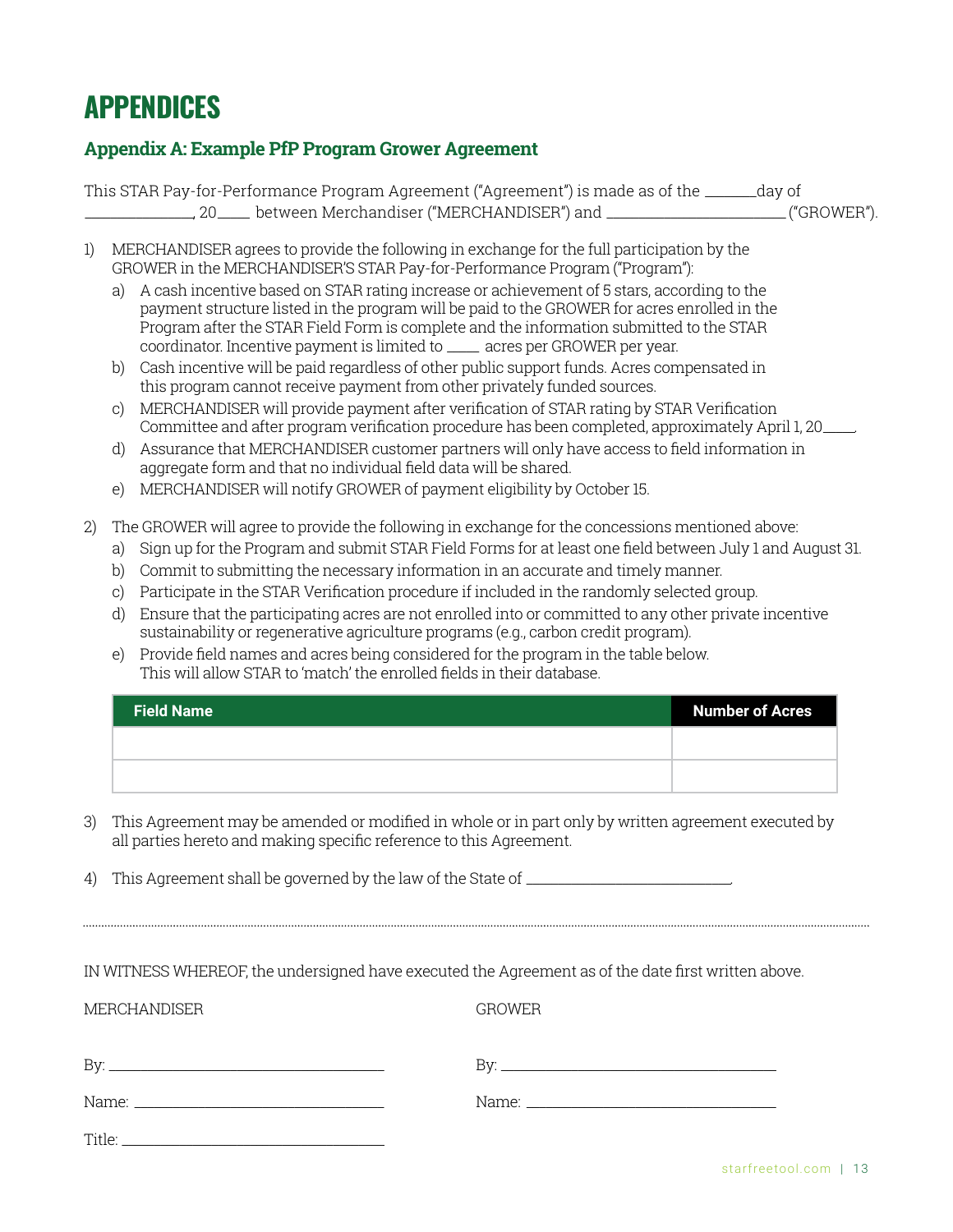# **Appendix B: STAR Team Member Data Usage Agreement**

The key points discussed in the "Nondisclosure Obligation" section of the Team Member Agreement are:

- 1. The team member may only use STAR data in support of the STAR Initiative and exclusively for such work as requested or contracted.
- 2. STAR data may only be shared with others that are legally bound by a STAR Team Member Data Usage Agreement.
- 3. STAR data may not be shared with a third party unless specifically agreed to by the STAR farmer participant and an authorized STAR representative.
- 4. Farmer data may be collected by, reported to, published by, and used by Champaign County Soil and Water Conservation District (CCSWCD) and STAR to support STAR activities. Aggregated, anonymized information from these data may be provided to third parties, and the use of such information is limited to those activities that promote the adoption and use of conservation efforts. All third parties to whom CCSWCD or STAR make such information available may be required to sign an agreement that contains restrictions consistent with the Team Member Agreement.
- 5. Farmer data provided by STAR farmer participants or their representatives must not be transmitted to or be accessible by anyone who has not signed a STAR Team Member Data Usage Agreement without permission of the farmer or his/her representative.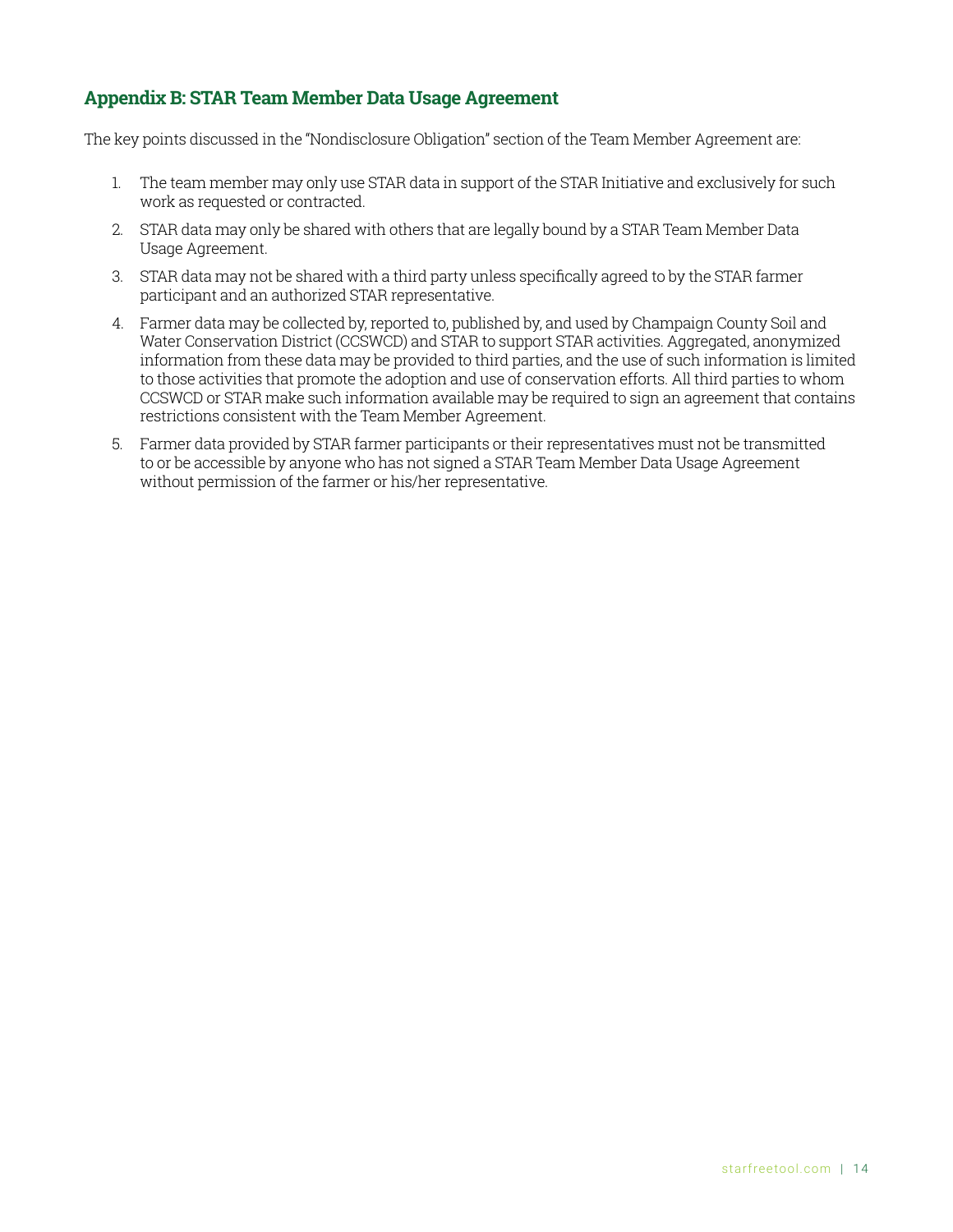# **Appendix C: STAR Verification**

# **Overview of Illinois STAR Verification Procedures**

To establish STAR as a credible evaluation tool, STAR is committed to verifying the practices reported on a subset of randomly chosen Field Forms each crop year. As stated on the Field Form, STAR participants acknowledge that their fields may be randomly selected for Verification. Verification is handled by STAR's Verification subcommittee and volunteer SWCD licensees. The information gathered will be private and confidential with only aggregated data shared outside of the volunteers and committee members. Verification involves collecting evidence from STAR participants to document the reported practices on a particular Field Form.

# **Timing**

Verification takes place immediately following the end of every STAR crop year (i.e. Crop Year 2021's Verification occurs in February and March 2022). A grower selected for Verification can expect the process to take roughly one hour, including being notified, collecting documentation, and speaking with the Verifier.



# **Field Selection**

All Field Forms are grouped into distinct geographic regions in Illinois. The square root of the total number of STAR fields from each region determines the number of fields to be randomly selected for Verification.

# **Verification Process (for a participant whose field is selected)**

- 1. In early February, a STAR participant will be notified (by their region's STAR Verifier) that their field has been selected for Verification. Verifiers are often SWCD employees that have experience administering STAR in their own counties.
- 2. The Verifier will work with the STAR participant to complete a STAR Verification Report for each selected Field.
- 3. To complete the Report, Verifiers contact each assigned STAR participant and gather evidence for the practices reported on the Field Form. A variety of evidence can be used to document a practice depending on the type of farming operation and records available. See the table below for a list of acceptable forms evidence for each section of the Field Form. The type of evidence provided is at the discretion of the STAR participant.
- 4 Verifiers complete the Report and collect the evidence for the Verification Committee to review.
- 5. STAR's Verification subcommittee reviews the Reports and validates the process with its own internal review. Any disputed Verifications will be reevaluated. Any participant who is unable to provide adequate evidence for Verification will be included in Verification in the next crop year.
- 6. Participants wishing to appeal the Verification process or findings may submit their appeal to the STAR Steering Committee for referral.
- 7. The Verification Report and collected evidence documenting reported practices serves as the record of Verification. The records will be kept until June 30th of the year following the Verification.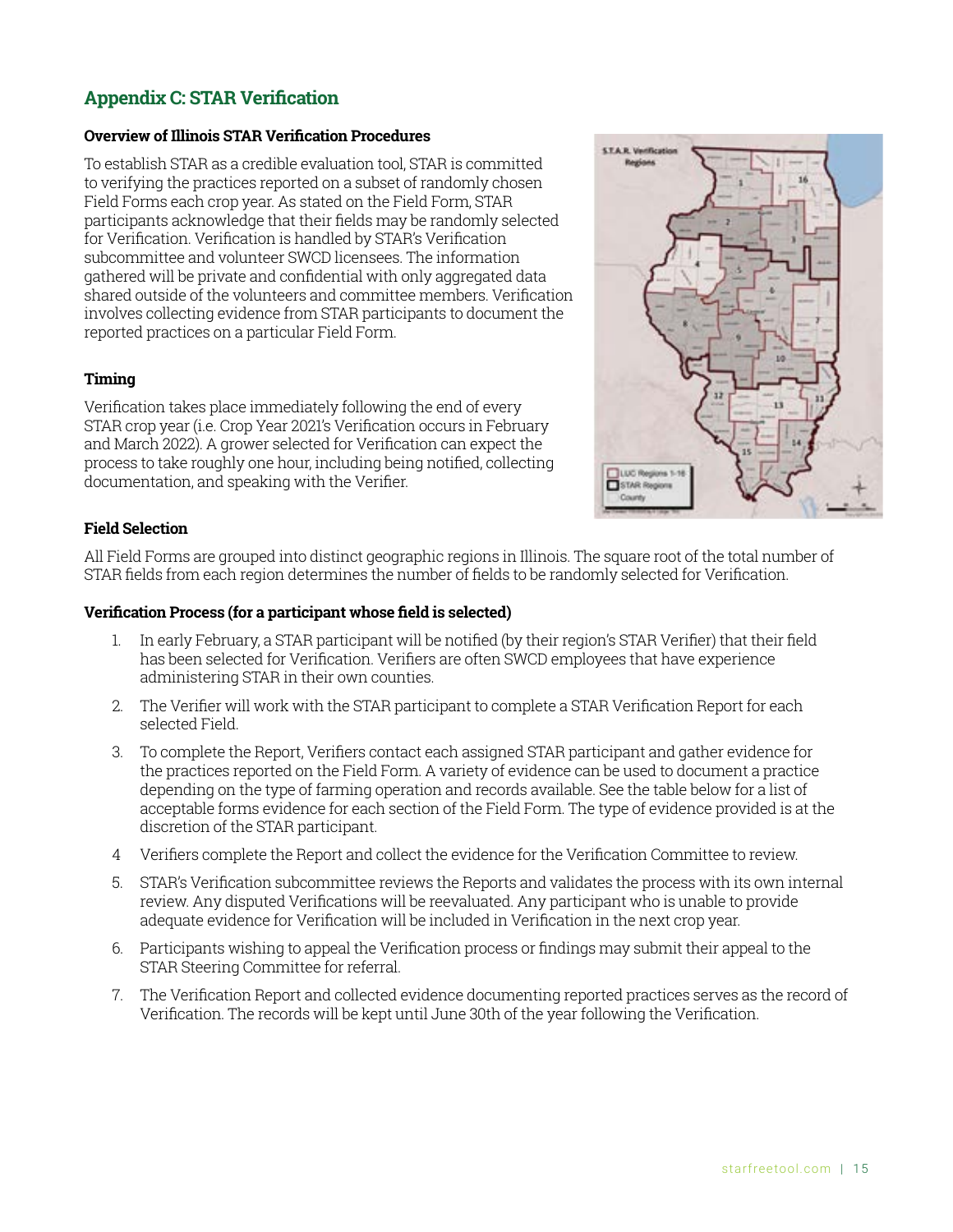# **STAR Verification Report Evidence Item: Only one (1) item needs to be selected for each section.**

*"Other" evidence can also be submitted for each section if needed.* 

#### Evidence - Conservation and Management Practices

- $\Box$  Cost-share program documentation
- $\Box$  Enrollment verification in PCM, EQIP, CSP, etc.
- $\Box$  Conservation Plan on file in the Service Center
- $\Box$  Plans and results from trial(s)
- $\Box$  Dated photo, aerial image, google map coordinates, gis, etc

# Evidence - Crop Rotation

- FSA 578 or Crop Insurance APH summary
- **Planter or harvest log**

#### Evidence - Cover Crops (Summer 2021 - Spring 2022)

- $\Box$  Dated pictures of growing cover crops
- D Dated drone imagery confirmation
- $\Box$  Receipts and seed tags
- □ FSA 578 crop acreage report or NRCS Cost Share

#### Evidence - Soil Sampling

 $\Box$  Dated copies of soil test results and maps

### Evidence - Fall Tillage (starting after harvest of 2021 crop)

- $\Box$  Residue check
- $\Box$  HEL compliance check
- $\Box$  Dated drone imagery confirmation
- Local person to confirm (neighbor, retailer, SWCD or NRCS staff)

# Evidence - Spring Tillage (2022 field operations)

- $\Box$  Residue check
- **HEL compliance check**
- $\Box$  Dated drone imagery confirmation
- □ Local person to confirm (neighbor, retailer, SWCD or NRCS staff)

#### Evidence - Nutrient Management (Fall 2021 - February 2022)

- $\Box$  Dated spread maps as applied or application logs
- $\Box$  Invoice of products and amounts billed
- $\Box$  Manure application rate and sample test results
- $\Box$  Copy of MRTN plan

#### Evidence - Nutrient Management (March 1 - Summer 2022)

- $\Box$  Dated spread maps as applied or application logs
- $\Box$  Invoice of products and amounts billed
- $\Box$  Manure application rate and sample test results
- **Q** Copy of MRTN plan

### Evidence - Additional Nutrient Activities

- $\Box$  Dated spread maps as applied
- $\Box$  Copy of MRTN plan

*Verification Procedure Overview prepared 5/11/2021*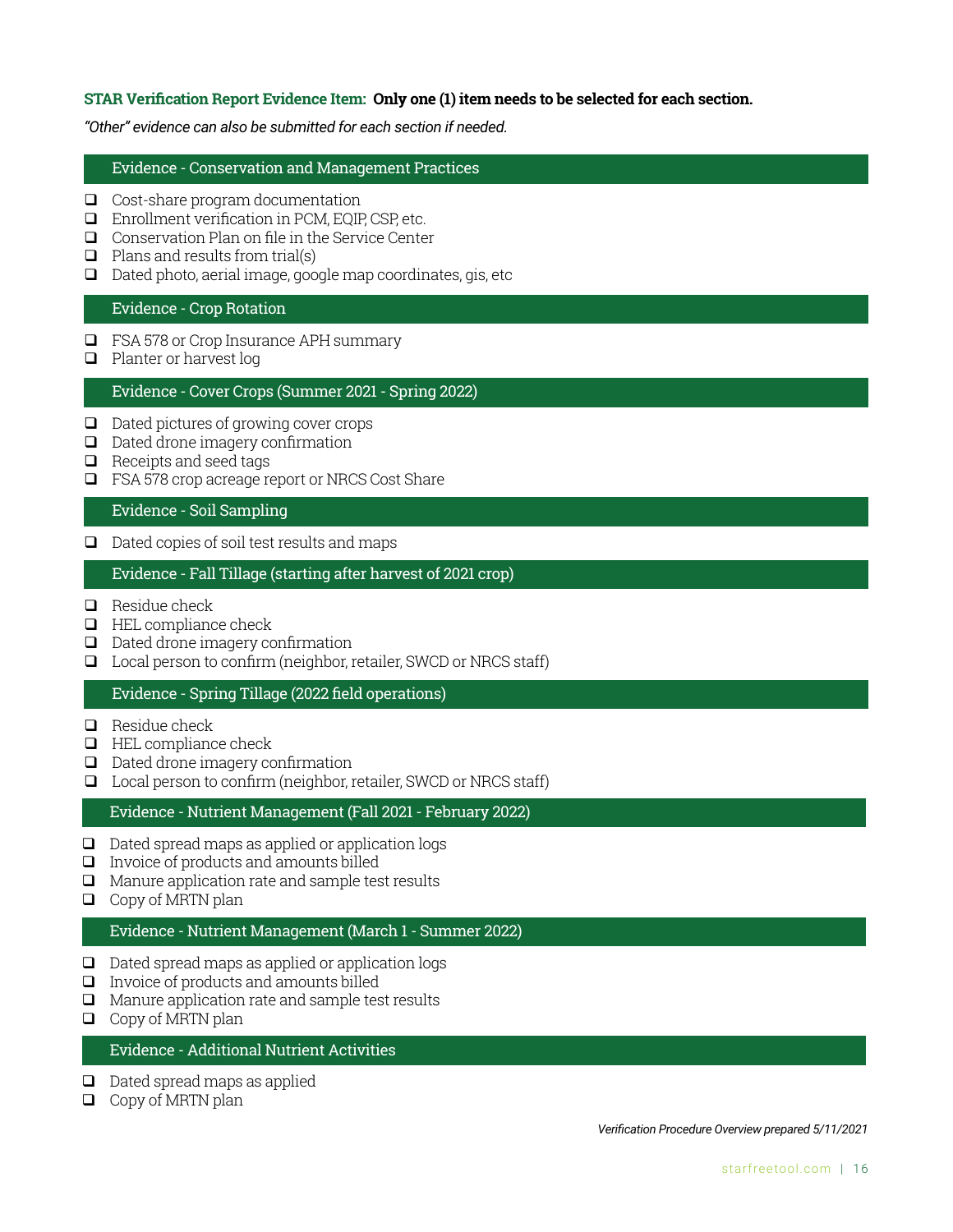# **Appendix D: Example Shared PfP Program Data**

The following is an example template for sharing PfP Program data with STAR and the Merchandiser Partner.

| $\sf ID$     | <b>Grower Name</b> | <b>Field ID: Name</b> | Field:<br><b>Acres</b> | 2021<br><b>STAR</b><br>Field? | 2022<br><b>STAR</b><br>Field? | <b>PfP Qualifying</b><br>Acres | Payment/<br><b>Acre</b> | <b>Total</b><br><b>Payment</b> |
|--------------|--------------------|-----------------------|------------------------|-------------------------------|-------------------------------|--------------------------------|-------------------------|--------------------------------|
| 1            | John Doe           | Home Place            | 20                     |                               |                               | 20                             |                         |                                |
|              |                    | Triangle              | 80                     |                               |                               | $80\,$                         |                         |                                |
|              |                    | Teds                  | 60                     |                               |                               | 60                             |                         |                                |
| $\mathbf{2}$ | Sarah Smith        | <b>Bobs</b>           | 25                     |                               |                               | 25                             |                         |                                |
|              |                    | Red Barn              | 160                    |                               |                               | 160                            |                         |                                |
| 3            | Frank Fisher       | Home                  | 55                     |                               |                               | 55                             |                         |                                |
|              |                    | Creekside             | 75                     |                               |                               | 75                             |                         |                                |
|              |                    |                       |                        |                               |                               | $\pmb{0}$                      |                         |                                |
|              |                    |                       |                        |                               |                               | $\pmb{0}$                      |                         |                                |
|              |                    |                       |                        |                               |                               | $\pmb{0}$                      |                         |                                |
|              |                    | <b>TOTAL</b>          | 475                    |                               |                               | 475                            |                         |                                |

*(Names, Fields added as examples)*

**Partner submits this info September 1 Partner returns this info October 1**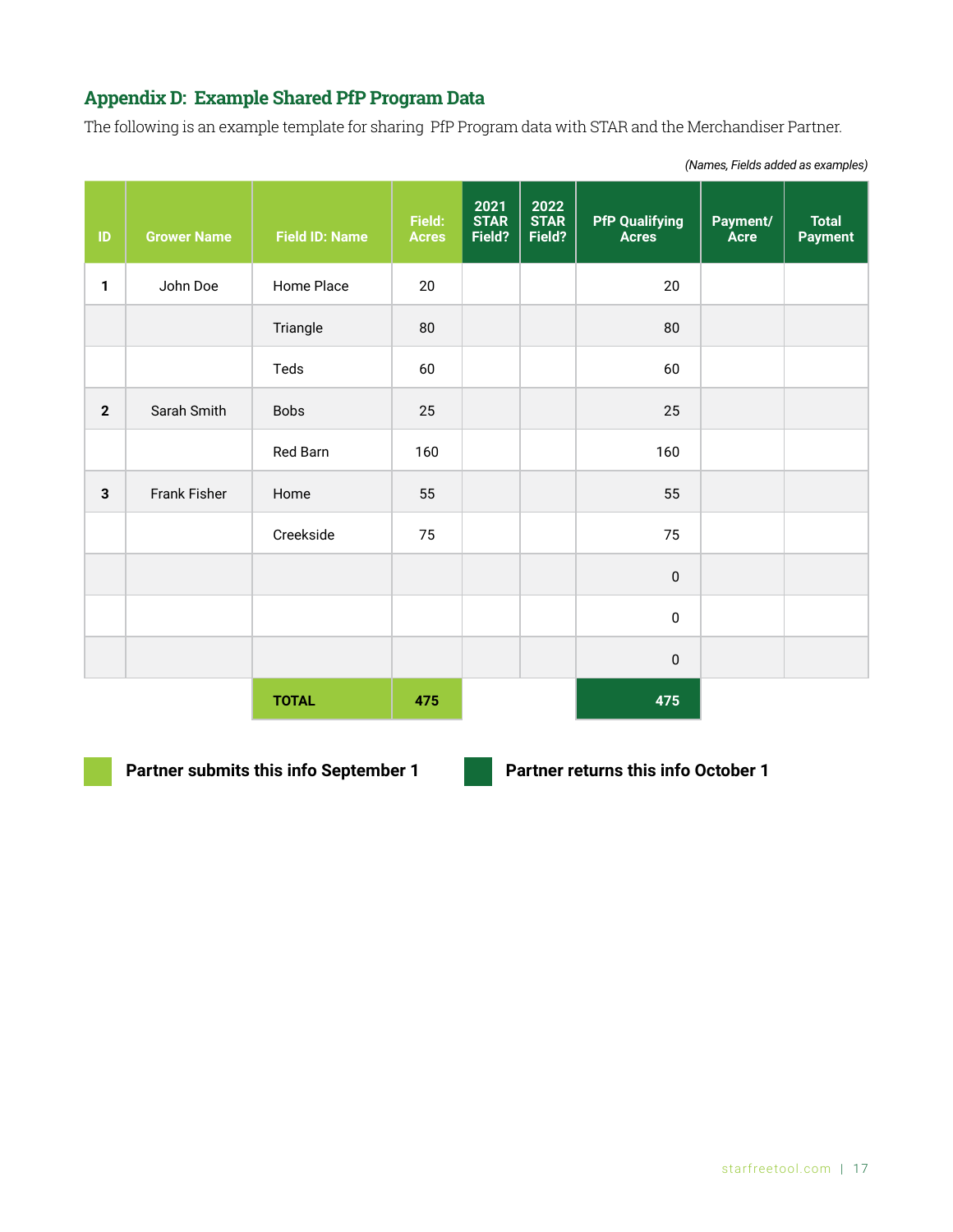# **Appendix E: Methodology for Calculating Environmental Outcomes of the STAR Initiative in Illinois**

# *Developed and Written by Emily Bruner, Ph.D., Midwest Science Director, American Farmland Trust*

# **Background**

A rough approximation of nutrient, greenhouse gas (GHG) and sediment load reductions from acres enrolled in the Saving Tomorrow's Agriculture Resources (STAR) Initiative are estimated utilizing the data sources, tools and equations listed below. All reported metrics are calculated on a per-practice basis and are meant to provide an estimate of practice-level performance; therefore, such equations are not additive.

# **Data Sources:**

- Acres enrolled in STAR in Illinois
	- Champaign County Soil and Water Conservation District (CCSWCD)
- GHG reductions in Carbon Dioxide Equivalents (CO2e) from adding a non-legume cover crop to non-irrigated cropland (CPS 340) and switching from intensive till to no-till or strip-till on non-irrigated cropland (CPS 329) as estimated via USDA and Colorado State University's COMET-Planner Tool <http://comet-planner.com/>
- Nutrient Removal Efficiencies of selected practices -IL Nutrient Loss Reduction Strategy (NLRS) <https://www2.illinois.gov/epa/Documents/iepa/water-quality/watershed-management/nlrs/nlrs-final-revised-083115.pdf>
- HUC 8 NPS Nutrient Loading IL NLRS 2019 Science Assessment Update

[https://www2.illinois.gov/epa/topics/water-quality/watershed-management/excess-nutrients/Documents/NLRS\\_SCIENCE\\_ASSESSMENT\\_UPDATE\\_2019%20v7\\_FINAL%20VERSION\\_web.pdf](https://www2.illinois.gov/epa/topics/water-quality/watershed-management/excess-nutrients/Documents/NLRS_SCIENCE_ASSESSMENT_UPDATE_2019%20v7_FINAL%20VERSION_web.pdf)

- HUC 8 and Illinois County Boundaries Geospatial Data Gateway <https://datagateway.nrcs.usda.gov/>
- Non-irrigated cropland acres per county (calculated as total cropland acres remaining after subtracting irrigated cropland acres reported per county)- 2017 Census of Agriculture [https://www.nass.usda.gov/Quick\\_Stats/CDQT/chapter/2/table/1/state/IL/year/2017](https://www.nass.usda.gov/Quick_Stats/CDQT/chapter/2/table/1/state/IL/year/2017)
- Average annual sediment load per county 2018 IL Department of Agriculture Tillage Transect <https://www2.illinois.gov/sites/agr/Resources/LandWater/Pages/Illinois-Soil-Conservation-Transect-Survey-Reports.aspx>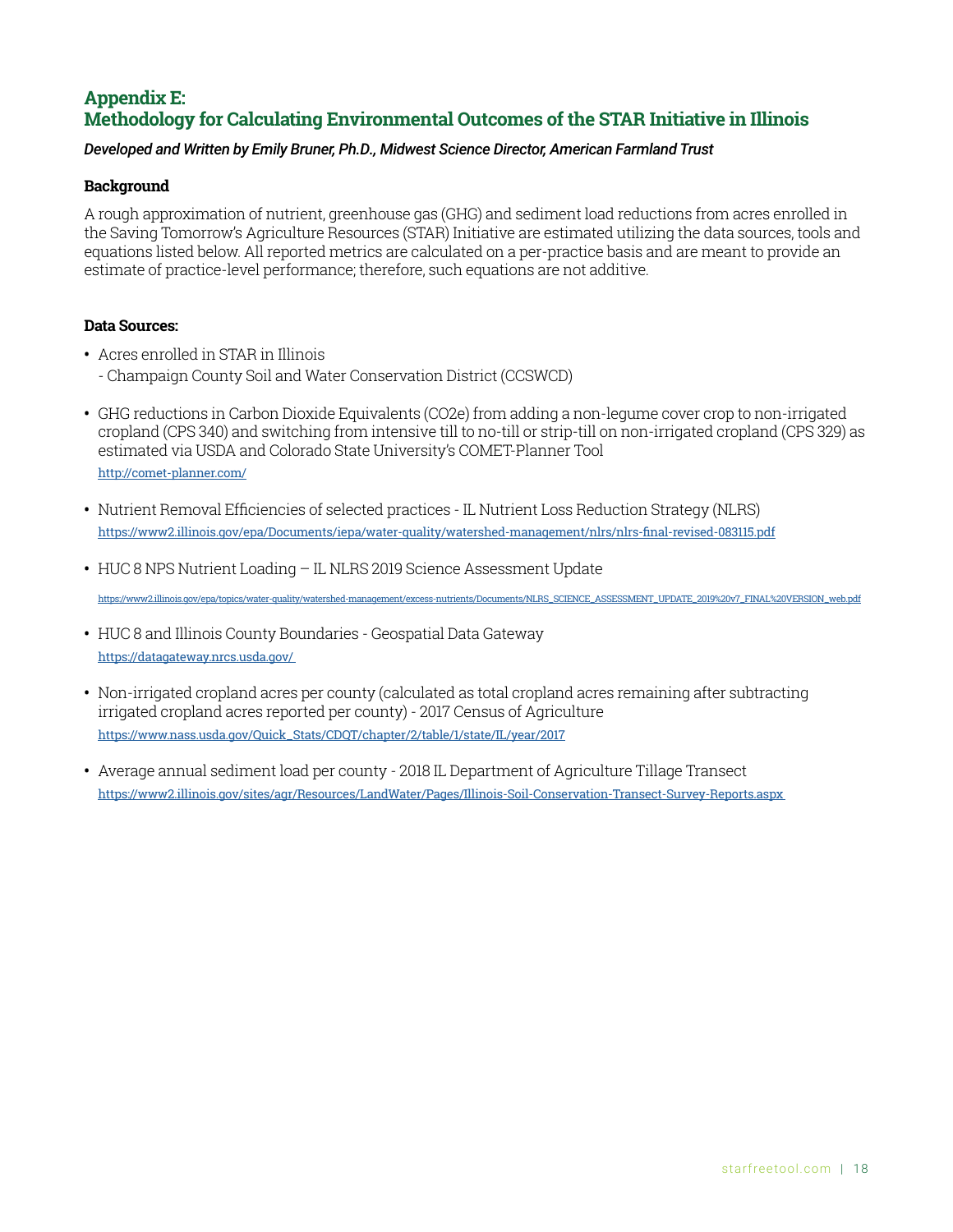# **Methodology**

# *Nutrients*

# Non-point Source (NPS) Nitrate-N (N0 3-N) and Total Phosphorus (TP) Load Reductions

County-level Agricultural NPS NO3-N and TP Loads are estimated using total non-irrigated cropland acres calculated from acres reported by the 2017 Census of Agriculture and the HUC 8 NPS Loads estimated by the 2019 IL Nutrient Loss Reduction Strategy Science Assessment Update averaged for water years 2012 - 2017. Briefly, a weighted average of county area contained within each HUC 8 was used to allocate estimated NPS HUC 8 loads (NO3N and TP) to the county scale using the following equations:

- **1. Equation 1:** Non-irrigated Cropland Acres in each HUC8 per County = Percentage of Area in each HUC 8 draining the county \* 2017 non-irrigated cropland acres for that county
- **2. Equation 2:** Annual Load from non-irrigated Cropland Acres in each HUC8 per County (lbs/yr) = non-irrigated Cropland Acres in each HUC8 per county \* Estimated NPS NO3-N and TP yield (lbs/ac-yr) associated with each HUC8<sup>(a)</sup>
- **3. Equation 3:** Annual County NPS Load (lbs/yr) = Sum of Annual Load from non-irrigated Cropland Acres in each HUC8 per County (lbs.) by county
- **4. Equation 4:** Average County NPS Loading (lbs/ac-yr) = Annual County NPS Load (lbs/yr)/ Non-irrigated Cropland Acres in each county
- **5. Equation 5:** Annual County NPS Load Reduction (lbs/yr) from Cover Crops = (Average County NPS Loading (lbs/ac-yr)(b) Acres of Cover Crops enrolled in STAR. per County) \* NLRS Nutrient Removal Efficiency of Cover Crops
- **6. Equation 6:** Annual County NPS Load Reduction (lbs/yr) from No-till/Strip-till = (Average County NPS Loading (lbs/ac-yr) \* Acres Under No-till S trip-till Management enrolled in STAR per County) \* NLRS Nutrient Removal Efficiency of changing conventional tillage to conservation tillage or no-till
- **7. Equation 7:** Annual County NPS P Load Reduction (lbs/yr) from acres applying P at or below Removal Rates = (Average County NPS P Loading (lbs/ac-yr ) \* Acres Applying P at or Below P Removal Rates enrolled in STAR. per County) \* NLRS Nutrient Removal Efficiency of P application rate reduction
- **8. Equation 8:** Annual County NPS Load Reduction (lbs/yr) from acres applying N at or below Maximum Return to nitrogen Rates (MRTN) = (Average County NPS Loading: (lbs/ac-yr) \* Acres applying at or below MRTN enrolled in STAR per County) \* NLRS Nutrient Removal Efficiency of reducing N application rate

#### *Assumptions:*

a) Negative values for NPS NO3N were not reported in the NLRS and were assumed to be based on mismatches between HUC areas and monitored drainage *areas and/or load estimation errors. For the 2019 Update, negative values were reported to facilitate future identification and correction of inappropriate*  assumptions or errors in calculating point and non-point yields. For the STAR methodology, where negative NPS NO3N and TP values were reported in the *|2019 Science Update for the 2012 - 2017 period, zeros were substituted. This could lead to a slight overestimate of NPS load from agriculture, but given the magnitude of NPS nutrient loading, any potential overestimate would be considered negligible. HUC8s reporting negative values for NPS NO3N and TP include Lower Illinois - Senachwine Lake, Upper Fox, Upper Rock and Chicago. HUC8s reporting negative values for NPS TP only include Lower Illinois - Lake Chautauqua and Lower Illinois.*

*b) An estimate of 30% was used for both NPS N03N and TP removal efficiencies.*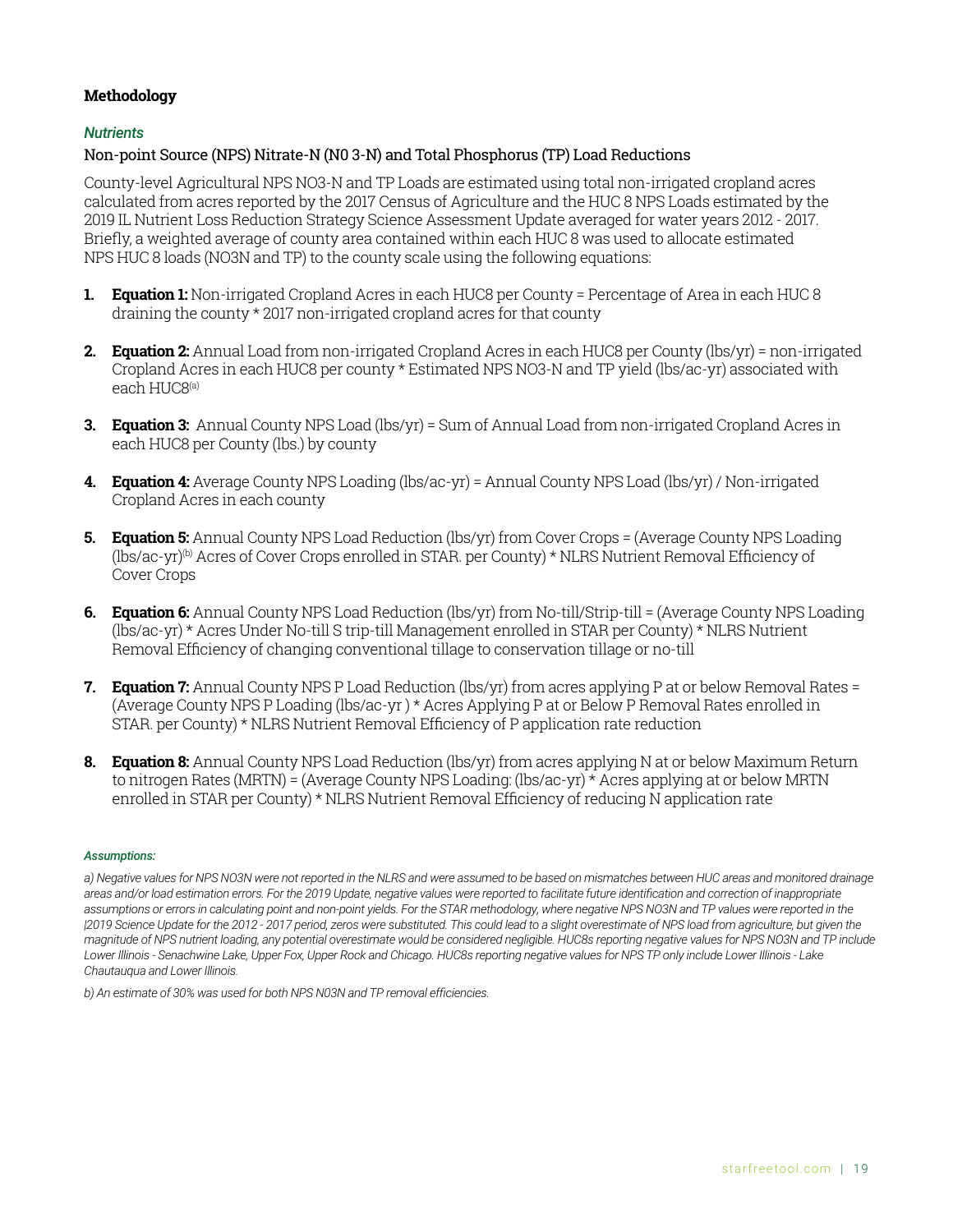#### *Sediment*

#### Non-point Source (NPS) Sediment Load Reductions

- **9. Equation 10:** Annual Sediment Load Reductions from Cover Crops (tons /yr) = (Average sediment load per acre (tons/ac-yr, averaged across corn and soy estimates provided by the 2018 IDOA tillage transect \* Acres of Cover Crops enrolled in STAR per County) \* Sediment Removal Efficiency of Cover Crops provided by literature (c)
- **10. Equation 11:** Annual Sediment Load Reductions from No-till/Strip-till (tons/yr) = (Average sediment load per acre (ton/ac-yr, averaged across corn and soy estimates provided by the 2018 IDOA tillage transect) \* Acres under No-till/ Strip-till Management enrolled in STAR per County) \* NLRS Nutrient Removal Efficiency of changing conventional tillage to conservation tillage or no-till<sup>(d)</sup>

#### *Assumptions:*

While average sediment loads per acre vary depending on if the field is planted to corn or soy, in any given year it is assumed that roughly half a county's *commodity acres will be in corn or soy, so averaging these estimated erosion rates was considered reasonable for the purpose of calculations.*

*Truckloads of sediment reported in annual report used an average number of 14 tons per dump truck.*

*c) Previous studies have reported sediment removal rates by cover crops ranging from 11 to over 90% for Midwest soils. A bibliography compiled by the Sustainable Agriculture Research and Education Program (SARE) and the University of Missouri reported a range of soil loss reduction of 31% to 100% by non-legume cover crops, including rye species. Given these ranges, a Sediment Removal Efficiency estimate of 40% was used in EQ 9.*

*d) 50% reduction for P assumed to be primarily due to phosphorus attached to soil particles, thus reduction efficiency for P extended to sediment in EQ 10.*

#### *Carbon Sequestration and Greenhouse Gas Emissions*

### Tonnes of Carbon Dioxide Equivalents (C02e) Reduced per Year

Calculated using USDA and Colorado State University's online COMET-Planner Tool by selecting IL and the county of interest in Step 1, Cropland Management in Step 2, Cover Crop (CPS 340) and Add Non-Legume Seasonal Cover Crop to Non-Irrigated Cropland or Residue and Tillage Management OR No-Till (CPS 329) and Intensive Till to No Till or Strip Till on Non-Irrigated Cropland in Step 3, and the number of acres utilizing cover crops or no-till/ striptill management enrolled in STAR per county in Step 4. The COMET-Planner Tool provides approximate carbon sequestration and GHG emission reductions in tonnes of CO2 equivalents (CO2e) per year. CO2e estimates were converted to number of passenger vehicles driven for one year using the equations provided by the Environmental Protection Agency's Greenhouse Gas Equivalencies Calculator available here:

<https://www.epa.gov/energy/greenhouse-gas-equivalencies-calculator>